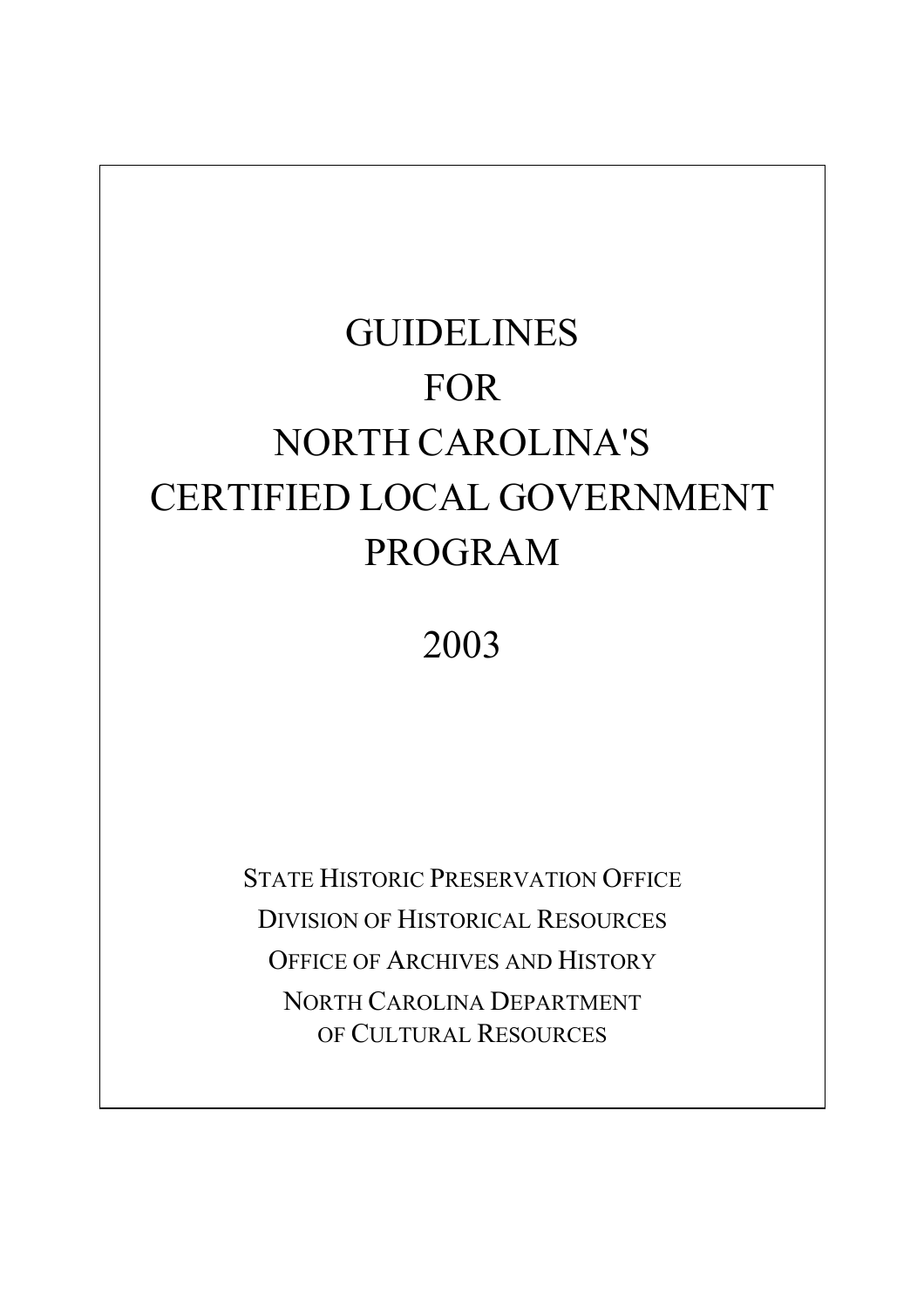#### **NOTICE**

This program receives federal financial assistance for identification and protection of historic properties. Under Title VI of the Civil Rights Act of 1964, Section 504 of the Rehabilitation Act of 1973, and the Age Discrimination Act of 1975, the U.S. Department of the Interior prohibits discrimination on the basis of race, creed, color, religion, national origin, sex, disability, or age in its federally assisted programs. If you believe you have been discriminated against in any program, activity, or facility as described herein, or if you desire further information, please write to Office for Equal Opportunity, National Park Service, 1849 C Street, NW, Washington, DC 20240.

#### ACKNOWLEDGMENT OF FEDERAL ASSISTANCE

This publication has been financed in part with federal funds from the National Park Service, U.S. Department of the Interior. However, the contents and opinions do not necessarily reflect the views or policies of the U.S. Department of the Interior, nor does the mention of trade names or commercial products constitute endorsement or recommendation by the U.S. Department of the Interior.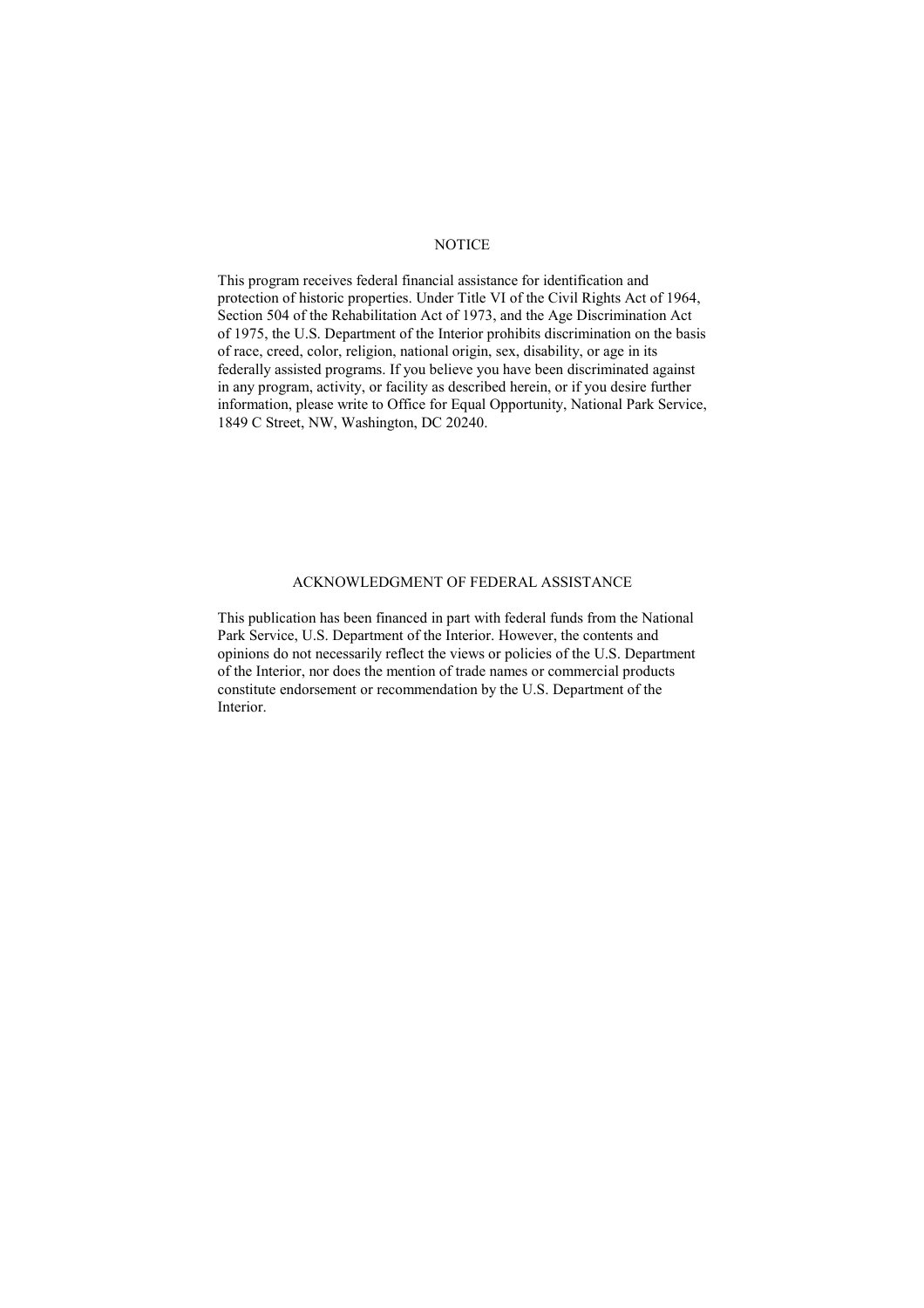## **CONTENTS**

| $\mathbf{I}$ . |                                                                     |  |
|----------------|---------------------------------------------------------------------|--|
|                |                                                                     |  |
| II.            |                                                                     |  |
|                | $A_{\cdot}$                                                         |  |
|                | <b>B.</b>                                                           |  |
|                | $C_{\cdot}$                                                         |  |
|                | D.                                                                  |  |
|                | Е.                                                                  |  |
|                | F.                                                                  |  |
| III.           |                                                                     |  |
|                | A.                                                                  |  |
|                | B <sub>1</sub>                                                      |  |
| IV.            |                                                                     |  |
|                | $\mathsf{A}$ .                                                      |  |
|                | B.                                                                  |  |
|                | $C_{\cdot}$                                                         |  |
| V.             |                                                                     |  |
|                | A.                                                                  |  |
|                | <b>B.</b>                                                           |  |
|                | Decertified Local Governments with Subgrants Awarded<br>$C_{\cdot}$ |  |
|                | D.                                                                  |  |
|                |                                                                     |  |
| VI.            | Role of Certified Local Governments                                 |  |
|                |                                                                     |  |
| VII.           | Historic Preservation Fund Grants to Certified Local Governments 19 |  |
|                | A.                                                                  |  |
|                | <b>B.</b>                                                           |  |
|                | $C_{\cdot}$                                                         |  |
|                | D.                                                                  |  |
|                | Ε.                                                                  |  |
|                | F.                                                                  |  |
|                | G.                                                                  |  |
|                | Н.                                                                  |  |
| VIII.          |                                                                     |  |
| IX.            |                                                                     |  |
|                | Appendix A                                                          |  |
|                |                                                                     |  |
|                | Appendix B                                                          |  |
|                |                                                                     |  |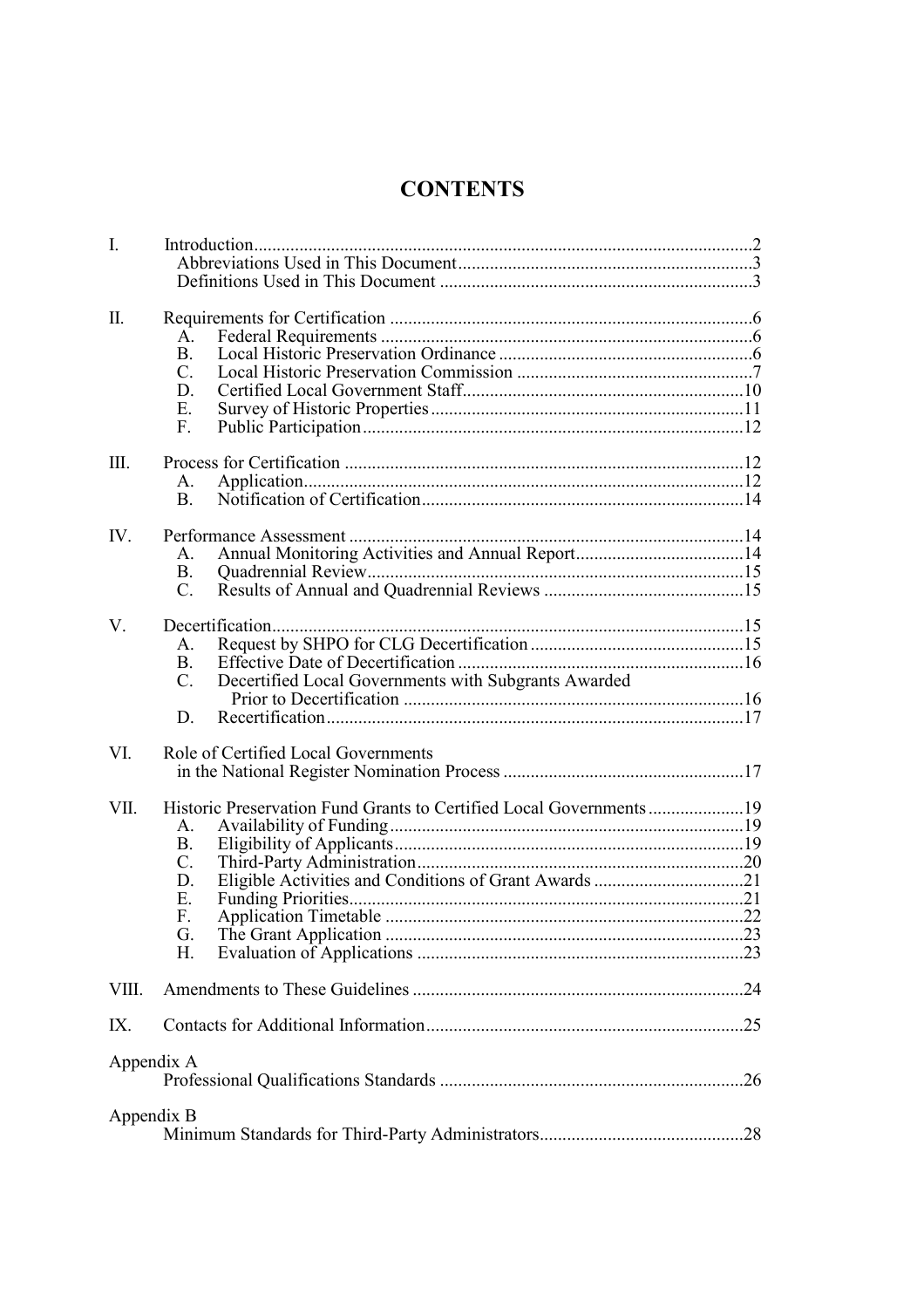## **I. INTRODUCTION**

When Congress established a historic preservation program for the United States in 1966 by passing the National Historic Preservation Act, the program operated as a partnership between the federal government and the states. It provided for the identification, evaluation, and protection of historic properties nationwide and gave the states primary responsibility for implementation. As the working relationship grew, it became apparent that local governments also needed to have a role. Therefore, in 1980 Congress expanded the partnership by creating the Certified Local Government (CLG) program in an amendment to the National Historic Preservation Act. The CLG program seeks to assist the development, maintenance, and enrichment of local historic preservation programs in cooperation with the state and federal program. In subsequent amendments to the Act, Congress has further defined the CLG program.

A local government can participate when the State Historic Preservation Officer (SHPO) and the U.S. Department of the Interior, operating through the National Park Service (NPS), certify that the local government has adopted a preservation ordinance and established a preservation commission and is carrying out a preservation program meeting federal and state standards. A local government that receives such certification is known as a Certified Local Government. In North Carolina, approximately one-half of the over 125 municipalities and counties that have adopted preservation ordinances have become CLGs. Their preservation commissions carry out the local programs and are called CLG commissions. There are forty such CLG commissions, with some jointly serving a county and one or more municipalities.

CLGs receive technical assistance and training from the State Historic Preservation Office (HPO), participate in the National Register nomination process, and are eligible to receive small matching grants for preservation activities.

As described in the 1995 NPS publication, *Preserving Your Community's Heritage Through the Certified Local Government Program*,

...the program is much more than just a funding source. It has helped to institutionalize historic preservation by making it a part of local government. And, because local planning office staff often play key roles in CLG projects, the thread of historic preservation becomes woven into the fabric of local land use policy. Another benefit is a stronger partnership among the local, state, and national preservation networks.

The National Historic Preservation Act of 1966, as amended (16 USC 470 *et seq.*), and the corresponding federal regulations (36 CFR Part 61) contain the legal basis for the CLG program. The Act requires each state, in consultation with local governments, local preservation commissions, and interested citizens, to establish its own procedures and guidelines for certifying local governments. The NPS must review and approve all state procedures and any amendments thereto. In North Carolina, the CLG procedures were initially developed and approved in 1984. Revisions were approved in 1988, 1992, 1996, and 2003.

The purpose of this document is to set forth North Carolina's approved CLG procedures. It describes the requirements for certification, the role and responsibilities of CLGs, how local governments can apply for and maintain certification, the role of the HPO and the NPS in the certification process, how the HPO will evaluate CLG performance, and the CLG grants program.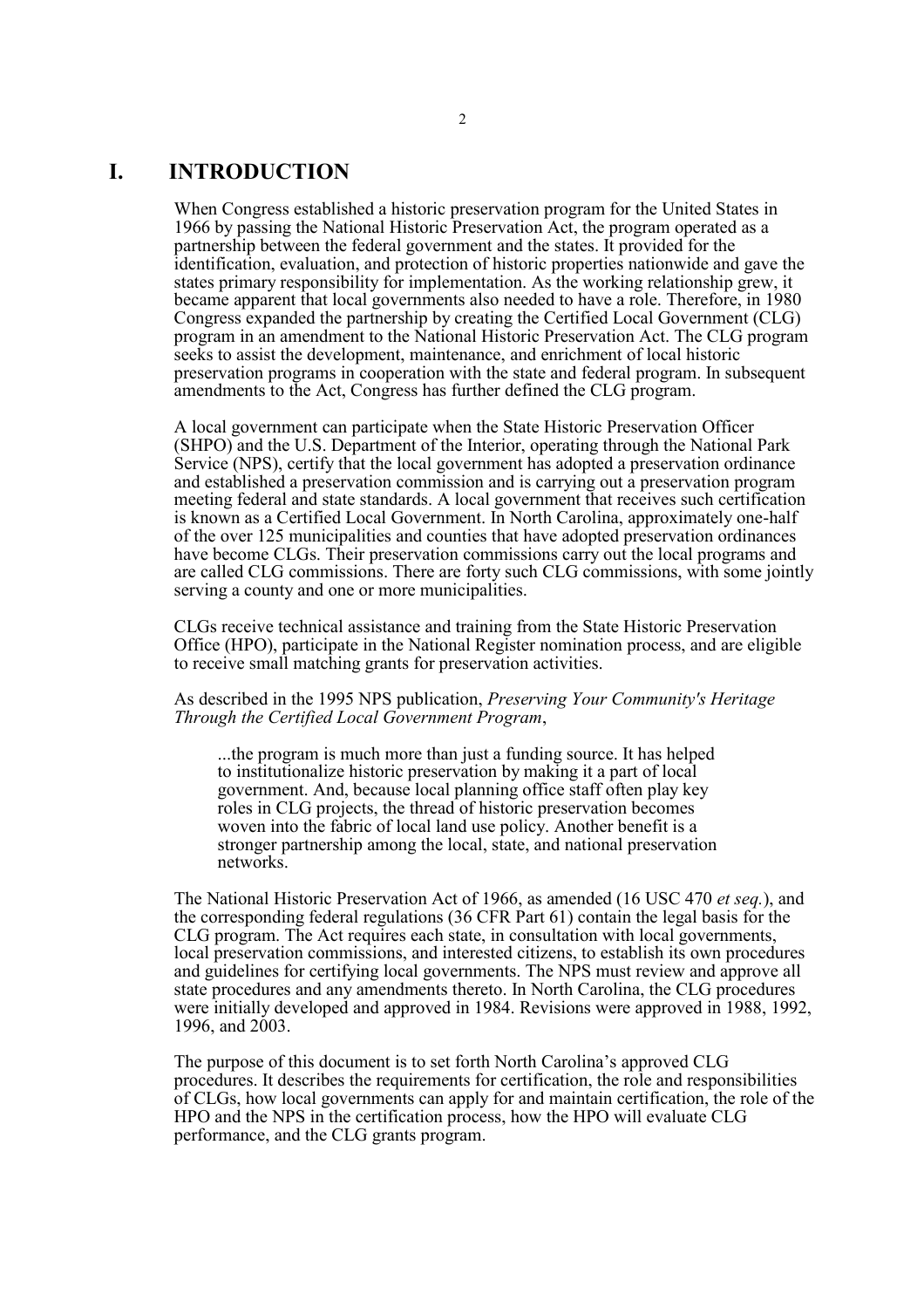#### **ABBREVIATIONS USED IN THIS DOCUMENT**

- CFR...........Code of Federal Regulations
- CLG...........Certified Local Government
- DHR..........North Carolina Division of Historical Resources
- DOI...........United States Department of the Interior
- NCGS…....North Carolina General Statutes
- HPF............Historic Preservation Fund
- HPO...........State Historic Preservation Office
- NPS............National Park Service
- NRAC........National Register Advisory Committee
- NRHP.........National Register of Historic Places
- NRN...........National Register nomination
- SHPO.........State Historic Preservation Officer

#### **DEFINITIONS USED IN THIS DOCUMENT**

Act: the National Historic Preservation Act of 1966, as amended (16 USC 470 *et seq.*).

Certified Local Government (CLG): a local government whose local historic preservation program has been certified by the State Historic Preservation Officer, with the concurrence of the National Park Service, to carry out the purposes of the National Historic Preservation Act of 1966, as amended (16 USC 470 *et seq.*), pursuant to section 101(c) of the Act. CLGs receive a portion of the federal Historic Preservation Fund grant received by the state under the Act. To become a CLG, a local government must be certified as meeting the federal and state requirements set forth in these guidelines.

Certificate of Appropriateness: a document issued by the local preservation commission, which must be obtained by the owner of a locally designated landmark or property within in a locally designated historic district prior to making exterior alterations, undertaking new construction, or restoring, moving, or demolishing a building.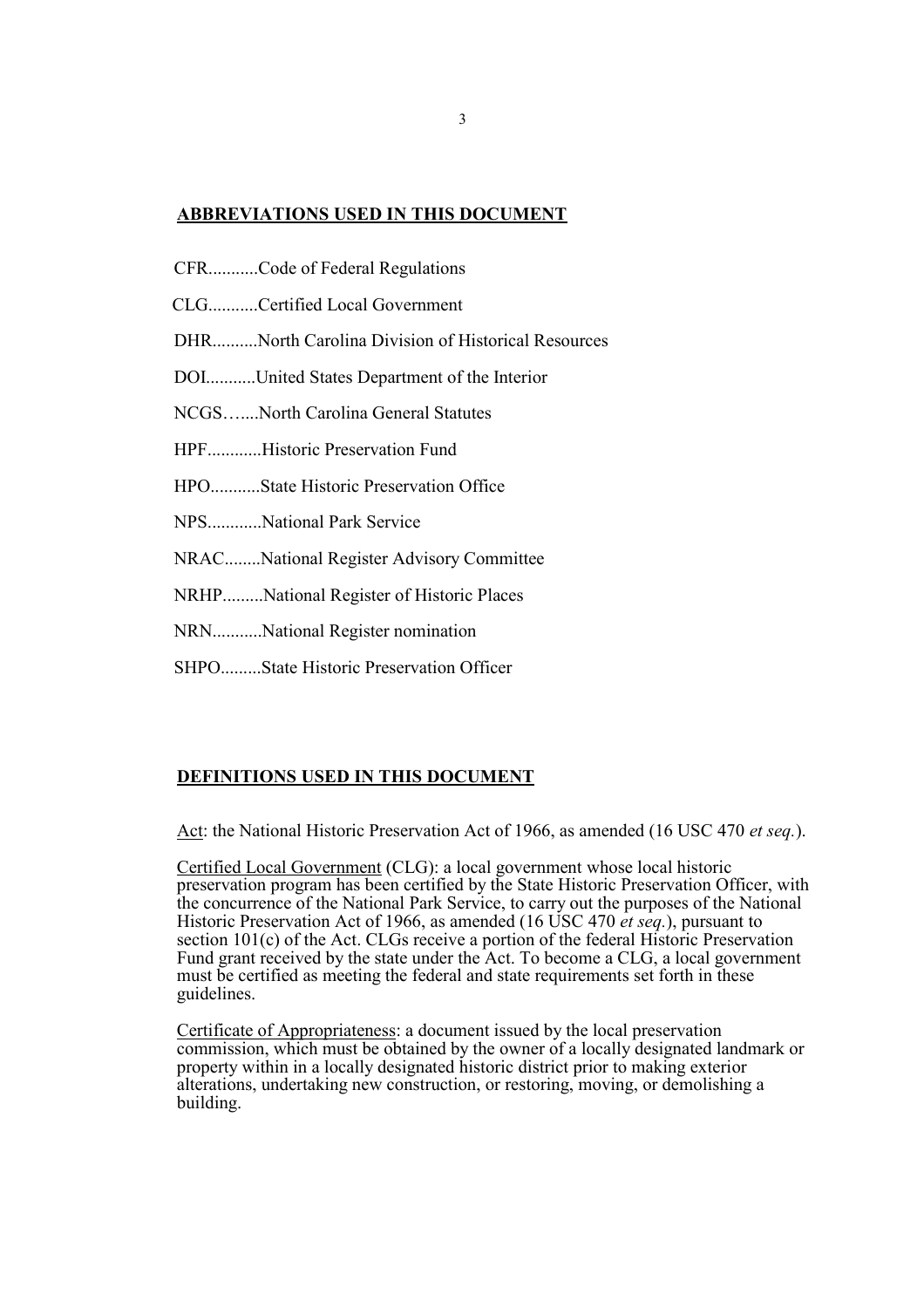Chief local elected official: the elected head of a local government. In North Carolina, the chief local elected official of a county is the chairman of the board of county commissioners. In a municipality, the chief local elected official is the mayor.

Historic preservation review commission: in the federal CLG requirements, the board, council, commission or other similar collegial body which is established by state or local legislation as provided in the National Historic Preservation Act of 1966, as amended (16 USC 470 *et seq.*), and the members of which are appointed, unless otherwise provided by state or local legislation, by the chief local elected official of the jurisdiction concerned from among

- a) professionals in the disciplines of architecture, history, architectural history, planning, prehistoric and historic archaeology, folklore, cultural anthropology, curation, conservation, landscape architecture, or relat such professionals are available in the community concerned, and
- b) such other persons as have demonstrated special interest, experience, or knowledge in history, architecture or related disciplines and as will provide for an adequate and qualified commission.

It is the local government that is certified, not the commission. The commission is the entity responsible for certain preservation activities as the representative of the CLG.

Designation: the identification and registration of properties for protection that meet criteria established by the state or the locality for significant historic and prehistoric resources within the jurisdiction of a local government. In North Carolina, the state enabling statute, North Carolina General Statute 160A-400.1 through 14, defines historic districts and landmarks (individual properties) as areas or properties deemed to be of special significance in terms of their historical, prehistorical, architectural, or cultural importance, and to possess integrity of design, setting, materials, workmanship, feeling and/or association. The designation decision is made by the local governing board. The preservation commission recommends areas and properties for designation, but has no power to designate.

Historic Preservation Fund (HPF): a fund established by the National Historic Preservation Act of 1966, as amended (16 USC 470 *et seq.*), to carry out the provisions and purposes of the Act. Funds are available for expenditure only when appropriated by Congress.

Local governing board: in North Carolina, the legislative body of a county or municipality. Counties use the term "board of commissioners." Municipalities use the term "council," "board of commissioners," or "board of aldermen."

Local government: a general purpose political subdivision of a state. In North Carolina, there are two types: counties and municipalities. A municipality is an incorporated entity with geographic boundaries within a county (sometimes extending into an adjoining county) and may be called a "city," "town," or "village."

Local ordinance: in North Carolina, a preservation ordinance enacted by a local governing board pursuant to the state enabling legislation, North Carolina General Statute 160A-400.1 through 14, which provides for the local designation and protection of historic properties and which establishes an adequate and qualified historic preservation commission.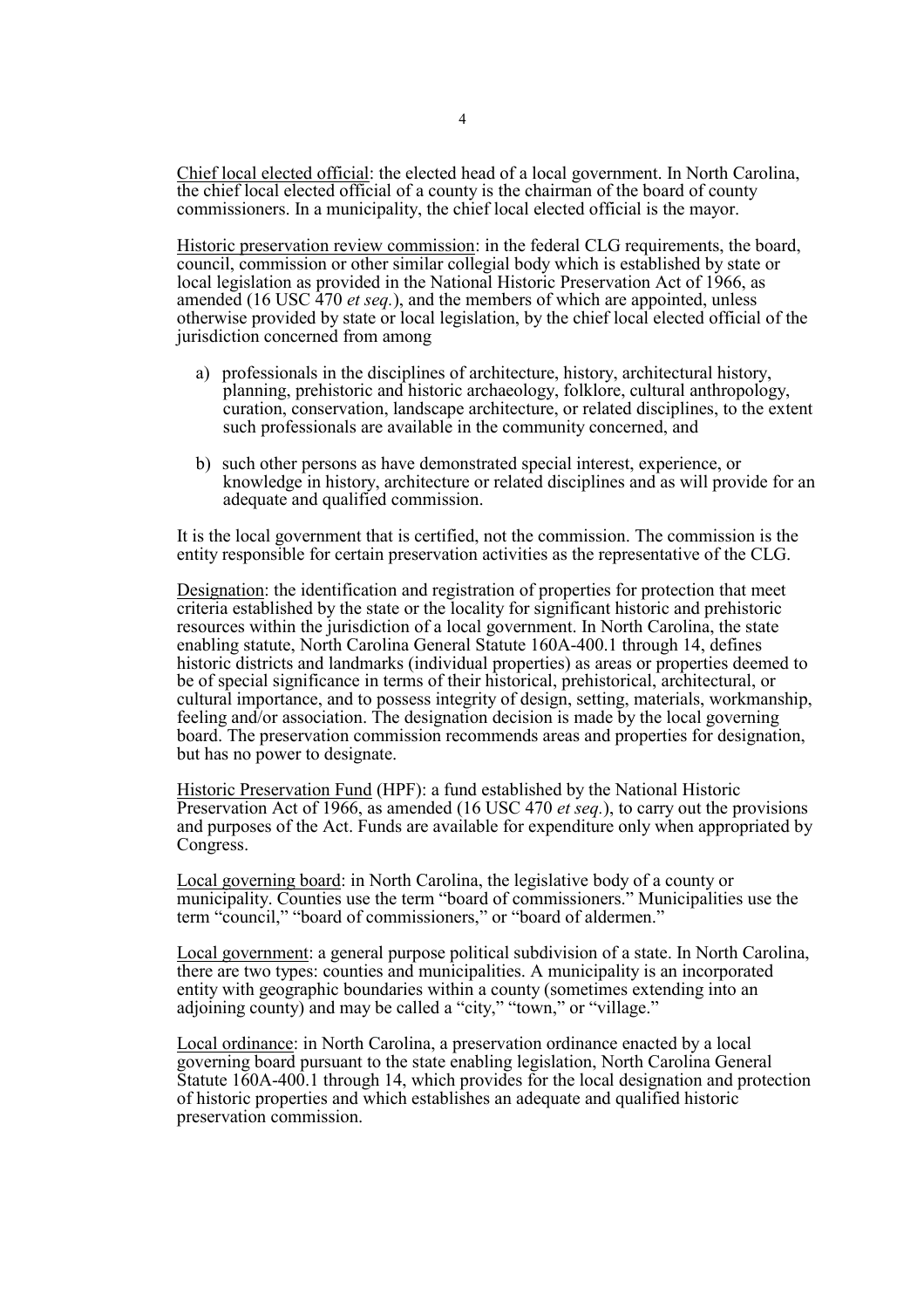National Register of Historic Places (NRHP): the official federal list of districts, sites, buildings, structures, and objects significant in American history, architecture, archaeology, engineering, and culture. The NRHP is maintained by the National Park Service, U.S. Department of the Interior. Properties are nominated to the NRHP by the State Historic Preservation Officer in each state. (In contrast, local designation is an activity carried out by a local government using local criteria.)

National Register nomination or nomination (NRN): a document containing the information necessary to nominate a property to the National Register of Historic maps, photographs, legal description, and geographic data. The nomination describes how the property meets the National Register criteria for listing.

Protection: a local review process under state or local law for proposed demolition of, changes to, or other action that may affect locally designated historic properties, including districts and individual properties. In North Carolina, the review process and requirements are set forth in a local ordinance adopted in accordance with the state enabling statute, North Carolina General Statute 160A-400.1 through 14.

Secretary: the Secretary of the U.S. Department of the Interior.

State Enabling Statute: in North Carolina, the general law, North Carolina General Statute 160A-400.1 through 14, enacted by the General Assembly, which allows local governments to adopt a preservation ordinance, designate historic districts and landmarks, and establish a preservation commission with design review authority.

State Historic Preservation Office (HPO): the section within the Division of Historical Resources, Office of Archives and History, North Carolina Department of Cultural Resources, which carries out the state historic preservation program and serves as staff to the State Historic Preservation Officer in regard to his or her preservation responsibilities.

State Historic Preservation Officer (SHPO): the official designated and appointed by the Governor to administer the state historic preservation program and the duties described in the National Historic Preservation Act, as amended (16 USC 470 *et seq.*), including the nomination of properties to the National Register of Historic Places.

Survey and inventory: Survey is the activity which gathers information that is kept in an inventory of the historic properties in a county, city, town, neighborhood, or some other defined area. Inventories may include properties that have historic, architectural, archaeological, or cultural significance.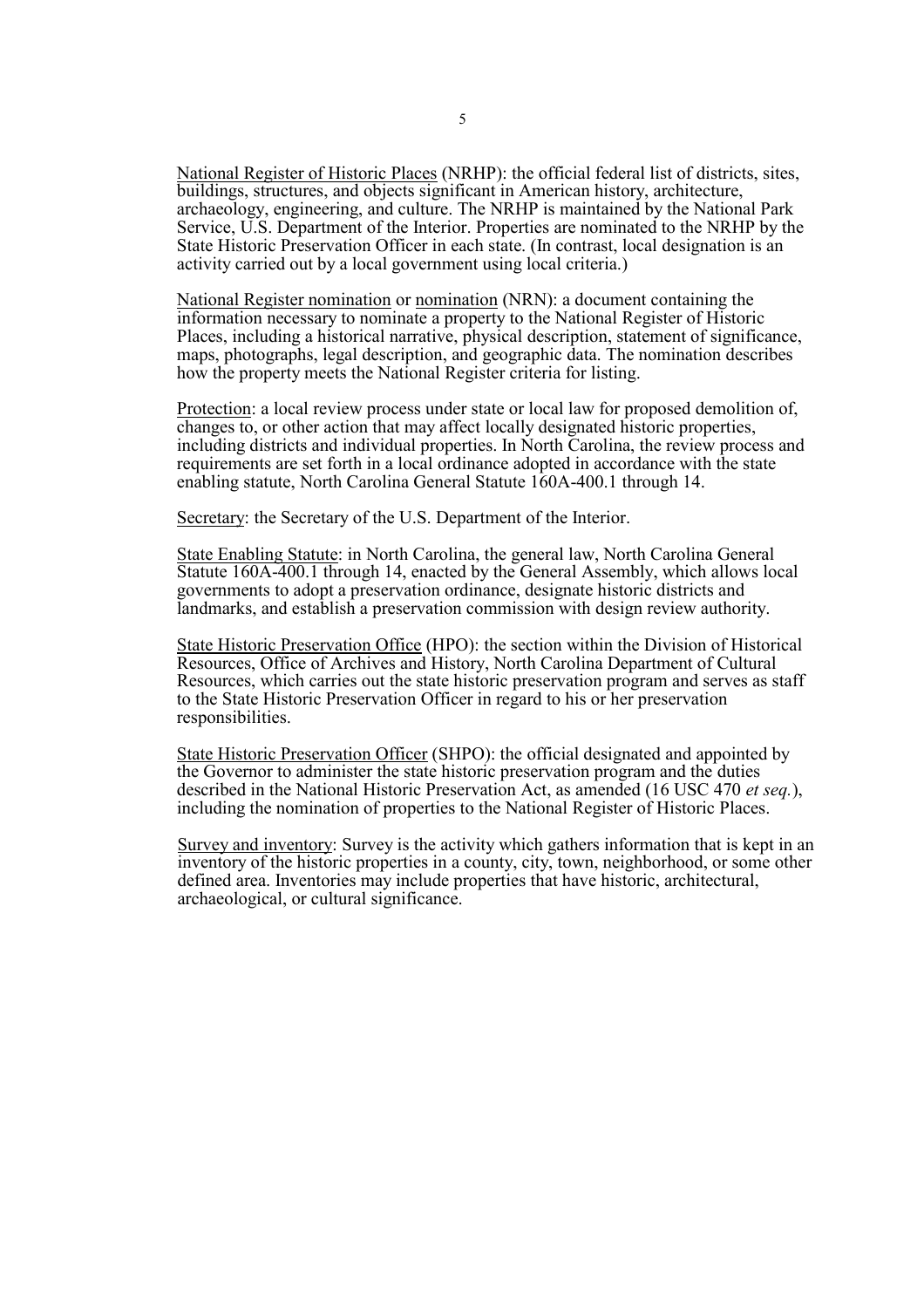## **II. REQUIREMENTS FOR CERTIFICATION**

A local government that meets the criteria set forth in this section is eligible to apply for certification. Once certified, a local government must continue to meet the criteria and perform CLG responsibilities satisfactorily to maintain CLG status.

## **A. FEDERAL REQUIREMENTS**

The National Historic Preservation Act of 1966, as amended (16 USC <sup>470</sup> *et seq.*), contains five broad standards that must be met by <sup>a</sup> local government seeking certification or maintaining certified status. The local government must

- \* Enforce appropriate state or local legislation for the designation and protection of historic properties
- \* Establish by state or local legislation an adequate and qualified historic preservation review commission
- \* Maintain a system for the survey and inventory of properties that furthers the purposes of the Act
- \* Provide for adequate public participation in the local historic preservation program, including the process of reviewing nominations to the National Register of Historic Places
- \* Satisfactorily perform the responsibilities delegated to it under the Act

The Act contains definitions for various elements of the CLG program; for example, "local government."

Federal requirements mandate that there be no overlapping jurisdictions between CLGs. In North Carolina, municipalities and counties are the two types of local governments that may become certified. As general purpose political subdivisions of the state, they do not have overlapping jurisdictions.

In addition to the federal requirements listed above, each state must define what constitutes appropriate local legislation and may specify additional requirements. The minimum requirements for certification of local governments in North Carolina and for maintaining certified status are set forth below.

#### **B. LOCAL HISTORIC PRESERVATION ORDINANCE**

- 1. The local government must have a legally enacted ordinance for the designation and protection of historic properties (districts or landmarks, or both) in accordance with the federal statutory definitions for designation and protection. (See "Definitions Used in This Document," above.)
- 2. The purpose of the historic preservation ordinance shall be clearly stated and should be substantially similar to the language of the purpose clauses in the North Carolina enabling legislation for historic districts and landmarks, NCGS 160A-400.1 through 14.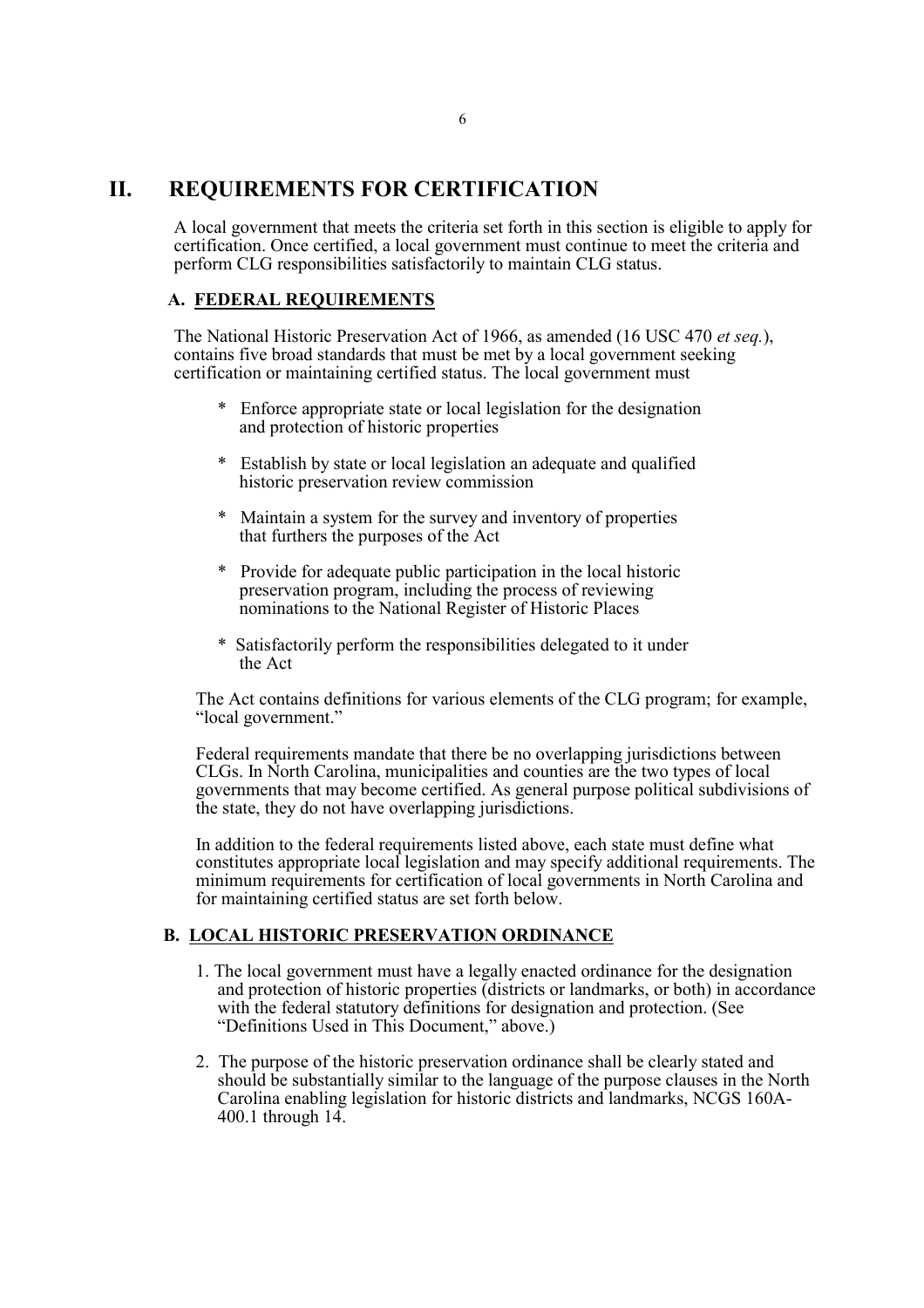- 3. The historic preservation ordinance shall clearly define a process and criteria for the designation of historic districts and/or historic landmarks by the local governing board, in accordance with NCGS 160A-400.3 through 6.
- 4. The historic preservation ordinance shall establish a review process for proposed alterations, restoration, new construction, demolition, or moving within the boundaries of locally designated historic districts or on locally designated historic landmarks, in accordance with NCGS 160A-400.7 through 14.
- 5. The historic preservation ordinance shall establish a preservation commission which shall have the authority to review and render a binding decision on proposed alterations, restoration, new construction, demolition, or moving within the boundaries of locally designated historic districts or on locally designated historic landmarks, in accordance with NCGS 160A-400.7 through 14.
- 6. The criteria upon which a preservation commission reviews proposals for alterations, restoration, new construction, demolition, and moving shall be clearly set forth in the local ordinance, in accordance with NCGS 160A-400.9, and in design guidelines adopted by the commission.
- 7. Provisions for enforcing the preservation commission's decisions and a right to appeal the decisions must exist in the historic preservation ordinance or zoning ordinance.
- 8. The historic preservation ordinance shall contain specific time limits within which the preservation commission and the applicant for design review shall act.

#### **C. LOCAL HISTORIC PRESERVATION COMMISSION**

In North Carolina, a local historic preservation commission is established by a local historic preservation ordinance adopted by a local government. The ordinance may provide for locally designated historic districts or locally designated historic landmarks (individual properties), or both. If only districts are provided for, the commission is typically called "historic district commission" or "historic districts commission." If only landmarks are provided for, the commission is typically called "historic landmarks commission" or "historic properties commission." If both types of designation are provided for, the commission is typically called "historic preservation commission" or "historic resources commission." The term "preservation commission" is often used as a general term referring to any of the commission types. When a local government becomes a CLG, its preservation commission becomes known as a CLG commission.

A local historic preservation commission is typically established by a single local government; for example, the Greenville Historic Preservation Commission is established by the City of Greenville. Alternatively, a county and one or more municipalities in the county may establish a joint preservation commission by adopting a joint ordinance or interlocal agreement. In the case of a joint commission, each participating local government desiring to become certified must be separately certified and individually meet the certification requirements. Each local government which thus becomes certified may designate the joint commission as its CLG commission. In this way, the same (joint) commission may act as the CLG commission for more than one certified local government.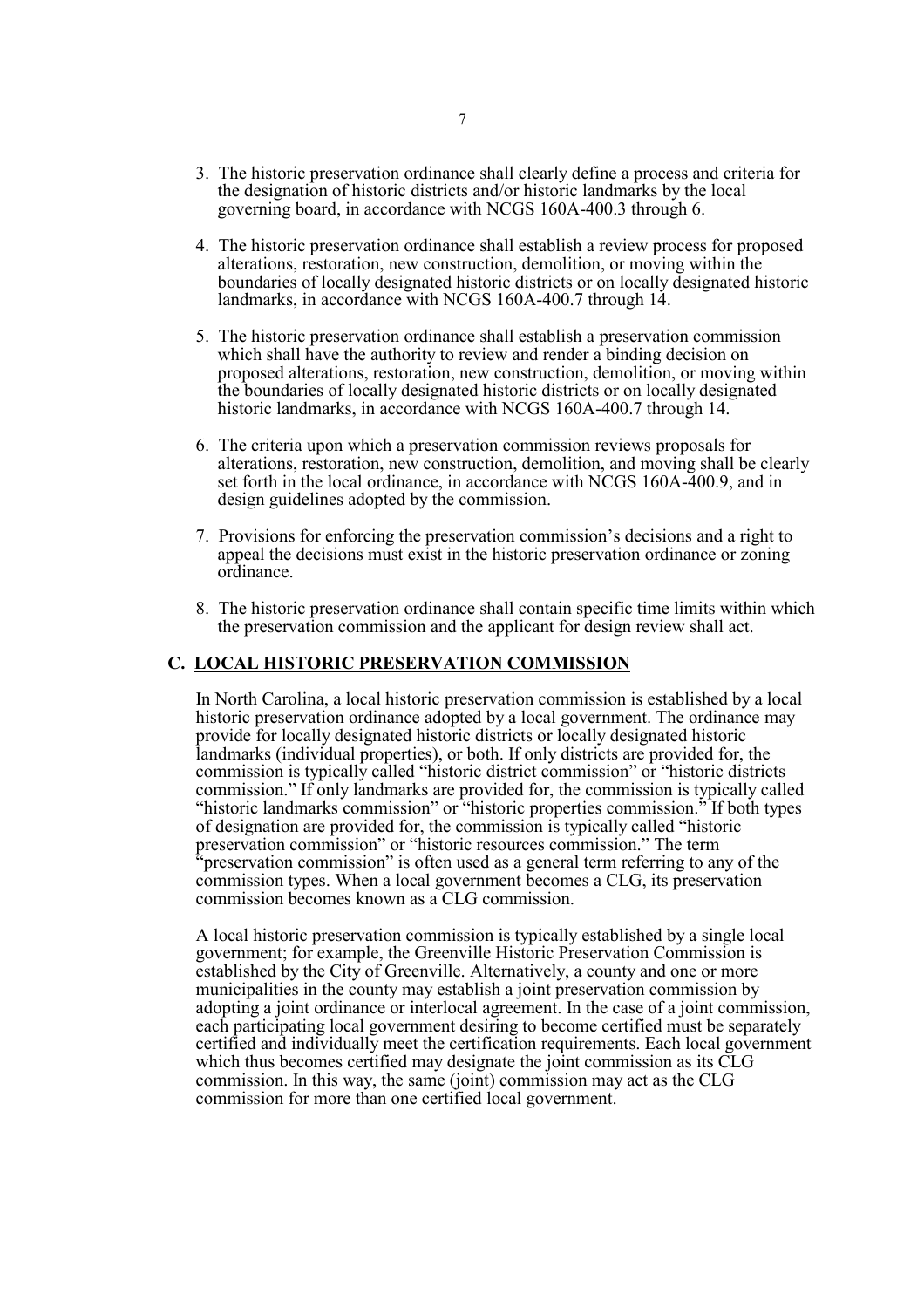As a CLG commission, the preservation commission must meet federal and state requirements concerning qualifications of members. It carries out duties specified in the local preservation ordinance and in the certification agreement with the SHPO. It has responsibilities beyond administering the local preservation ordinance; for example, it reviews National Register nominations for properties anywhere in the territorial jurisdiction of the local government.

- 1. **Responsibilities.** The responsibilities of the CLG commission must be complementary to and coordinated with those of the HPO. The HPO's tasks are enumerated in the National Historic Preservation Act of 1966, as amended (16 USC 470 *et seq.*), and in state and federal preservation standards, guidelines, and regulations.
- 2. **Number and Qualifications.** In North Carolina, the CLG commission shall have a minimum of five (5) members. The members must be appointed by the chief local elected official unless local legislation provides for a different method of appointment. In accordance with the state enabling statute, NCGS 160A-400.7, all the members shall reside within the territorial jurisdiction of the local government; except, where a joint commission is established, the county and municipalities involved shall determine the residency requirements of the commission members. All members shall have demonstrated special interest. experience or knowledge in history, architecture or related disciplines that is supported by resume information sufficient to allow the SHPO to confirm the qualifications of members, pursuant to 36 CFR Part 61.
- 3. **Appointment of Professionals as Commission Members.** CLGs are encouraged to make a "good faith effort" to appoint professional members from the disciplines of architecture, history, architectural history, prehistoric and historic archaeology, planning, folklore, cultural anthropology, curation, conservation, and landscape architecture, or related disciplines to the extent such professionals are available in the community. A good faith effort may include emphasizing these professions in advertising to fill vacancies, communicating with professionals who are known to reside in the community, and contacting local colleges, universities, or professional organizations for referrals. Resumes must document the qualifications of the professional members.

While Section 301.13 of the National Historic Preservation Act of 1966, as amended (16 USC 470 *et seq.*), clearly anticipates that an adequate and qualified CLG commission will include professionals in the disciplines listed above, to the extent they are available in the community, there is no minimum number of professional members that must be included on the commission. The requirement is not that the commission must include professional members, but that the local government will make a good faith effort to seek professionals to serve. It is recognized that all members, whether professionals in these disciplines or not, make important contributions to the commission's work. Professionals can help a commission make objective decisions and enhance the credibility of the commission in the community. Other members offer such valuable services as organizational or parliamentary skills, familiarity with the community's values and political processes, and knowledge of local historic resources.

**Documentation of Effort to Seek Professional Members.** The local government must provide to the HPO written information concerning how it has sought qualified professionals to serve as members of the commission, whether any were appointed or not. Such information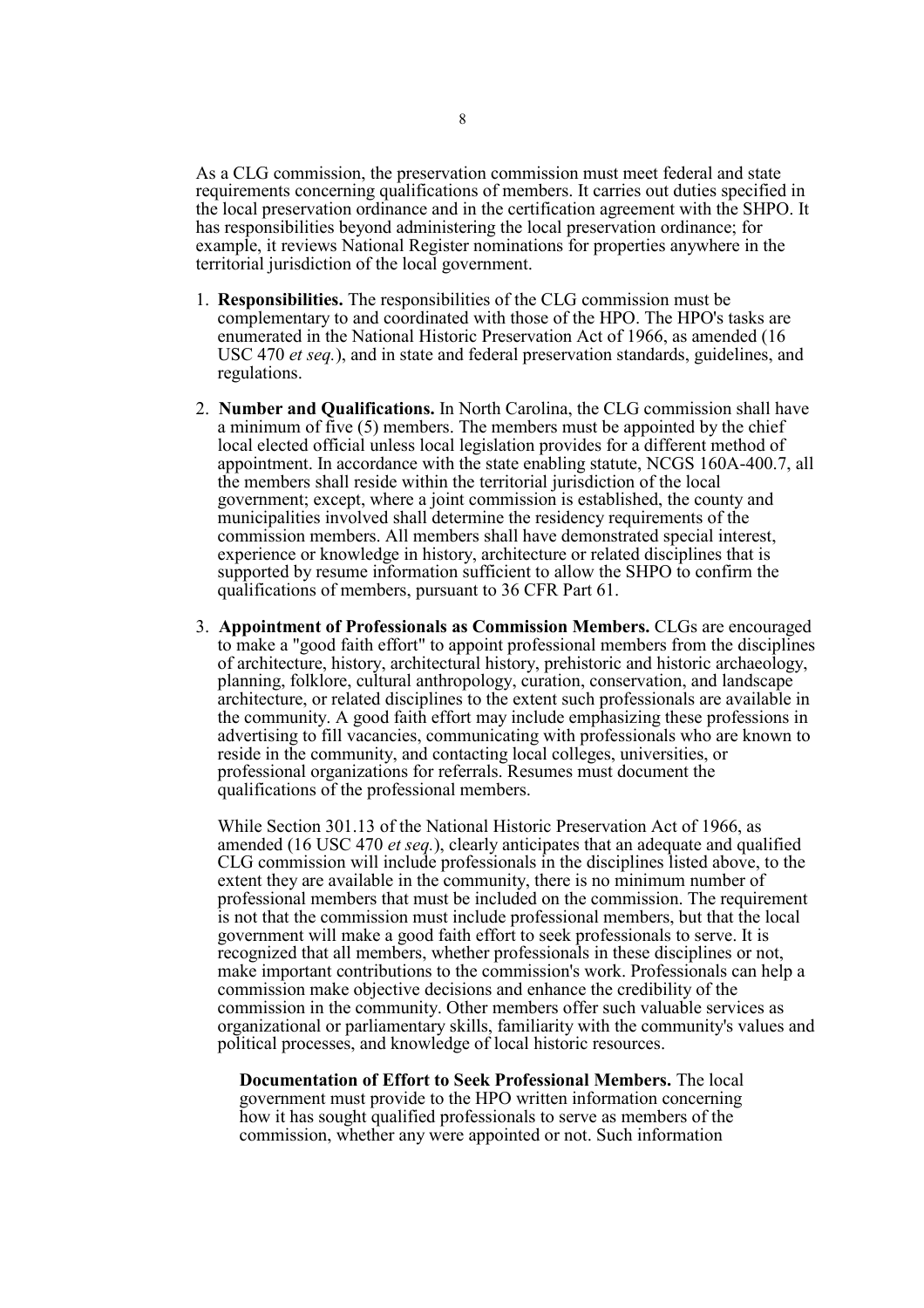could include copies of newspaper notices; radio announcements; letters to local schools, colleges, universities, local professional organizations, and civic groups; and notes of telephone contacts with such entities.

4. **Terms of Office.** Terms of office of CLG commission members shall be staggered and of at least two years' duration. Terms may not exceed four years.

Although there is no limit on the number of consecutive terms served by any one member, it is recommended that limits be set in the rules of procedure in order to seek a balance between retaining experienced members and encouraging broad participation on the commission through new appointments.

- 5. **Filling Vacancies.** The local appointing authority shall act within sixty (60) calendar days to fill a vacancy. The sixty-day period commences on the date of an expired term, letter of resignation, or at the time the commission chairman recognizes that there is a vacancy as defined by the commission's rules of procedure.
- 6. **Combining Commissions.** The CLG commission may be formed by combining existing preservation commissions, which with respect to some activities may continue to operate individually; however, any activity specifically addressed in federal CLG regulations or other activities specified by the state in the certification agreement must be handled by the CLG commission as a whole.
- 7. **Educational Requirement.** At least two commission members and the CLG's designated staff (see Section II.D, below) shall attend at least one informational or educational meeting per year pertaining to the work and functions of the commission or to historic preservation. Such meetings may include those sponsored by the HPO, Preservation North Carolina, the National Trust for Historic Preservation, the North Carolina Main Street Center, the North Carolina Chapter of the American Planning Association, or another local preservation organization and should be at least regional in scope (attended by several municipalities or counties).
- 8. **Review of National Register Nominations.** In addition to any other responsibilities delegated to it by state or local law, the CLG commission shall review all proposed NRNs for properties within the CLG's jurisdiction. (See Section VI, below, on the role of CLGs in the NRN process.)

Whenever the commission, as part of its CLG duties, is rendering its opinion as to whether or nor a property being nominated to the National Register meets the criteria for listing or is carrying out other CLG responsibilities that would normally require professional expertise, and the appropriate professional discipline is not represented in the commission membership (for example, an archaeologist for reviewing the nomination of an archaeological site), the commission must seek outside expertise from persons meeting the Secretary of the Interior's Professional Qualification Standards in the field of history, archaeology, architectural history, architecture, or historic architecture, as appropriate. (See Appendix A.) A description of the arrangements the commission has made to obtain appropriate outside professional expertise in such cases must be on file with the HPO. Requisite outside expertise may be provided through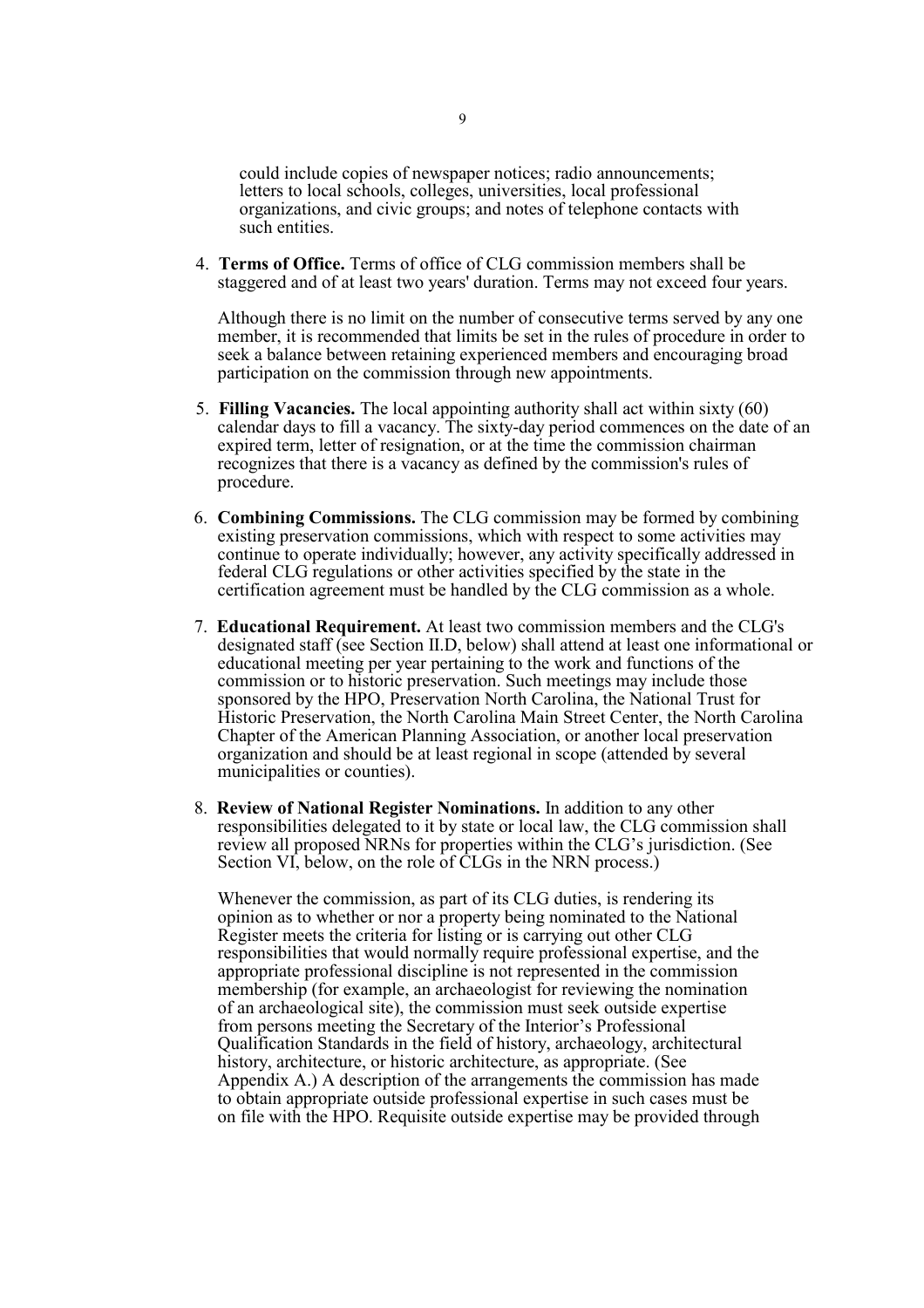consultation with the HPO. (See Section VI, below, on the role of CLGs in the NRN process.)

- 9. **Conflict of Interest.** No CLG commission member, agent, or staff, nor their employees, agents, partners, associates, or family members shall participate in the selection, award, or administration of any HPF-assisted program activity, subgrant, contract, or subcontract if a conflict of interest, real or apparent, exists; nor shall such persons engage in outside employment or have any direct or indirect financial interest that conflicts or would appear to conflict with the fair, impartial and objective performance of officially assigned duties and responsibilities for administration of the HPF program. Employees or agents shall neither solicit nor accept gratuities, favors, nor anything of monetary value from contractors, potential contractors, or parties to potential or actual HPF grant awards, in accordance with the *Historic Preservation Fund Grants Manual*, Chapter 3, Section C.
- 10. **Reporting Requirements.** The CLG commission shall submit annual reports to the SHPO to update property designations, provide resumes of new members, and fulfill other ongoing requirements to maintain continuing certification. Every four (4) years, the commission shall submit to the SHPO a report of its activities for more comprehensive evaluation by the SHPO. (See Section IV, below, on performance assessment.)
- 11. **Other Responsibilities.** In North Carolina, a CLG may petition to assume greater responsibility for preparation of NRNs and environmental review, provided the CLG has sufficient and qualified staff. Staff qualifications shall be consistent with the Professional Qualifications Standards established in 36 CFR Part 61. (See Appendix A.) If the SHPO delegates these and further responsibilities to the CLG, an appropriate written agreement with the CLG is required.
- 12. **Orientation and Training.** The HPO shall provide orientation materials and training to CLGs and CLG commissions in accordance with local needs. The orientation and training shall be designed to provide information, education, and technical assistance in historic preservation.

#### **D. CERTIFIED LOCAL GOVERNMENT STAFF**

- 1. **Qualifications.** The CLG must designate a paid member of its staff, or a person working under contract, as the individual responsible for the operations of the preservation commission. The designated staff person need not have historic preservation as his/her sole responsibility, nor must the person have special training or expertise in a historic preservation-related field, although such training would be desirable. Ideally the designated CLG staff is a member of the local government planning staff who can interpret and use design guidelines, can coordinate the documentation for local designations and the process for considering applications for Certificates of Appropriateness, and has experience or training in planning, zoning administration, and commission procedures.
- 2. **Staff Duties.** The CLG staff attends and participates in all commission meetings; ensures that minutes of those meetings are recorded; and serves as liaison among the commission, the local governing board, and the HPO. In addition, the CLG staff oversees the day-to-day operations and business of the commission, including scheduling meetings and hearings, cooperating with commission officers, preparing reports and grant applications, and arranging for the secretarial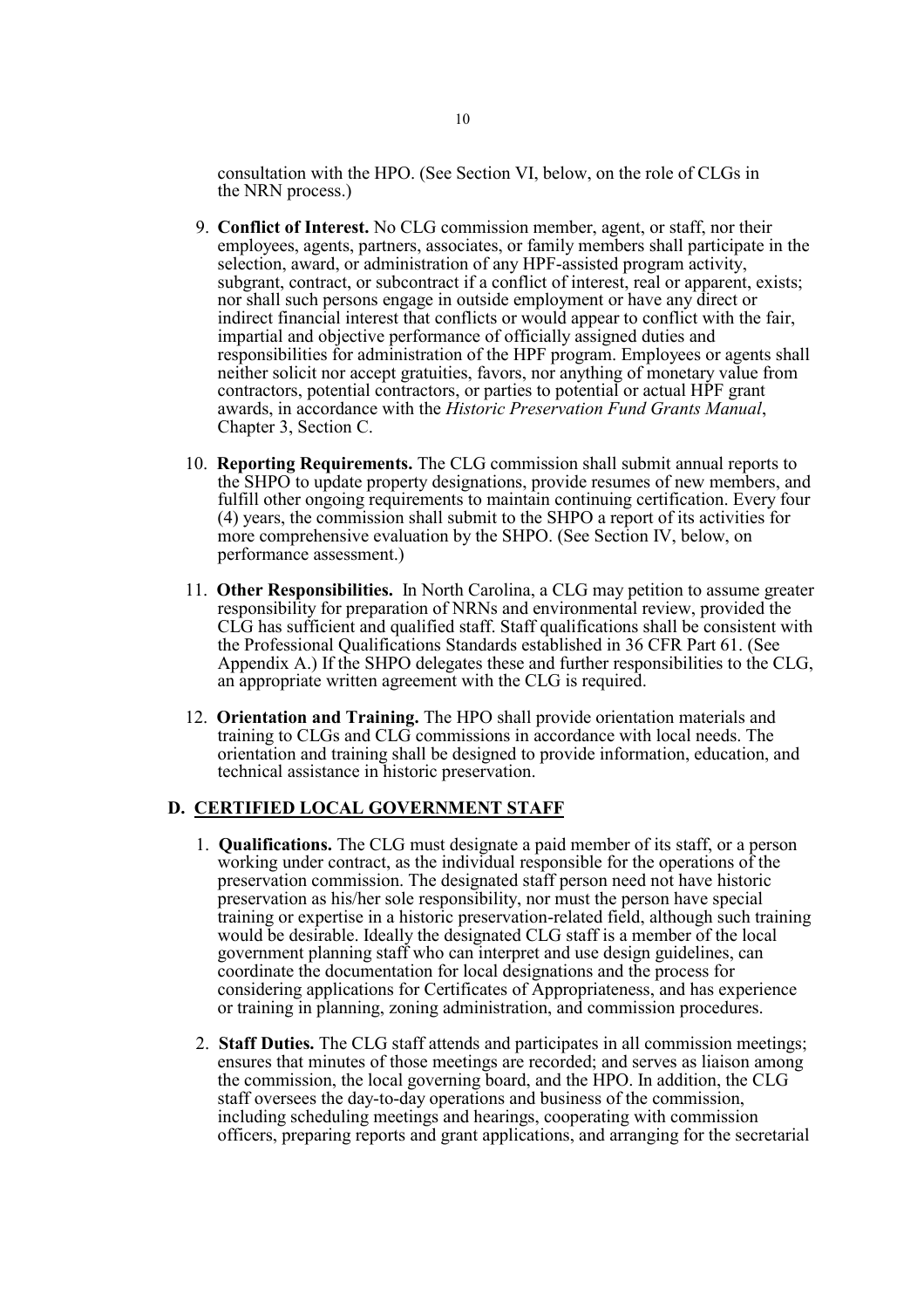services necessary to conduct commission business. The CLG staff shall attend at least one educational or training meeting each year pertaining to preservation or the work of the commission and shall encourage the training of new commission members and officers.

#### **E. SURVEY OF HISTORIC PROPERTIES**

- 1. The CLG shall begin or continue a process approved by the HPO to identify historic properties within its jurisdiction. Architectural surveys and inventories will follow guidelines in *The North Carolina State Historic Preservation Office Survey Manual: Instructions for Recording Historic Resources*. Archaeological surveys will be conducted according to guidelines set forth by the Office of State Archaeology.
- 2. Survey and inventory materials shall be
	- a. compatible with the forms and standards for surveys of historic buildings and archaeological resources sponsored by the HPO. Surveyed properties shall be recorded using forms provided by the HPO. The CLG shall submit files containing the photographs, negatives, either original or duplicate completed forms and other documentation, and maps showing properties to which the files are keyed to the HPO for incorporation into the statewide inventory.
	- b. accessible to the public, except that information about the location of archaeological sites shall be restricted pursuant to NCGS 70-18 and Section 304 of the National Historic Preservation Act, as amended (16 USC 470 *et seq.*); and the locations of vacant, endangered, or deteriorated buildings may be withheld for their protection. Inventory information is to be maintained in a safe and secure location.
	- c. available to the public through original or duplicate files at the HPO or the office of the local commission.
- 3. After a survey is completed, the CLG shall periodically review the status of its survey and inventory of historic properties. (See Section II.A, above.)

If an existing survey is incomplete or outdated (e.g., the level of documentation was not comprehensive by current standards, or the passage of time has brought additional properties into significance), the commission shall consider conducting a survey update. Such an update shall be undertaken in cooperation with the HPO to standards specified in items 1 and 2, above, in this section. CLG grant funds, when available, may be used for such a survey update.

4. In addition to the survey inventory and any properties listed in the NRHP, either individually or in a National Register historic district, the CLG shall maintain a list of the districts and individual properties that have been locally designated according to the local preservation ordinance.

Exception: The National Historic Preservation Act, as amended (17 USC 360 *et seq.*) provides for confidentiality of the location of sensitive historic resources. The chief local elected official of CLGs receiving HPF grant assistance, after consultation with the Secretary of the Interior, shall withhold from disclosure to the public, information about the location, character, or ownership of a historic resource if the Secretary and the CLG determine that disclosure may cause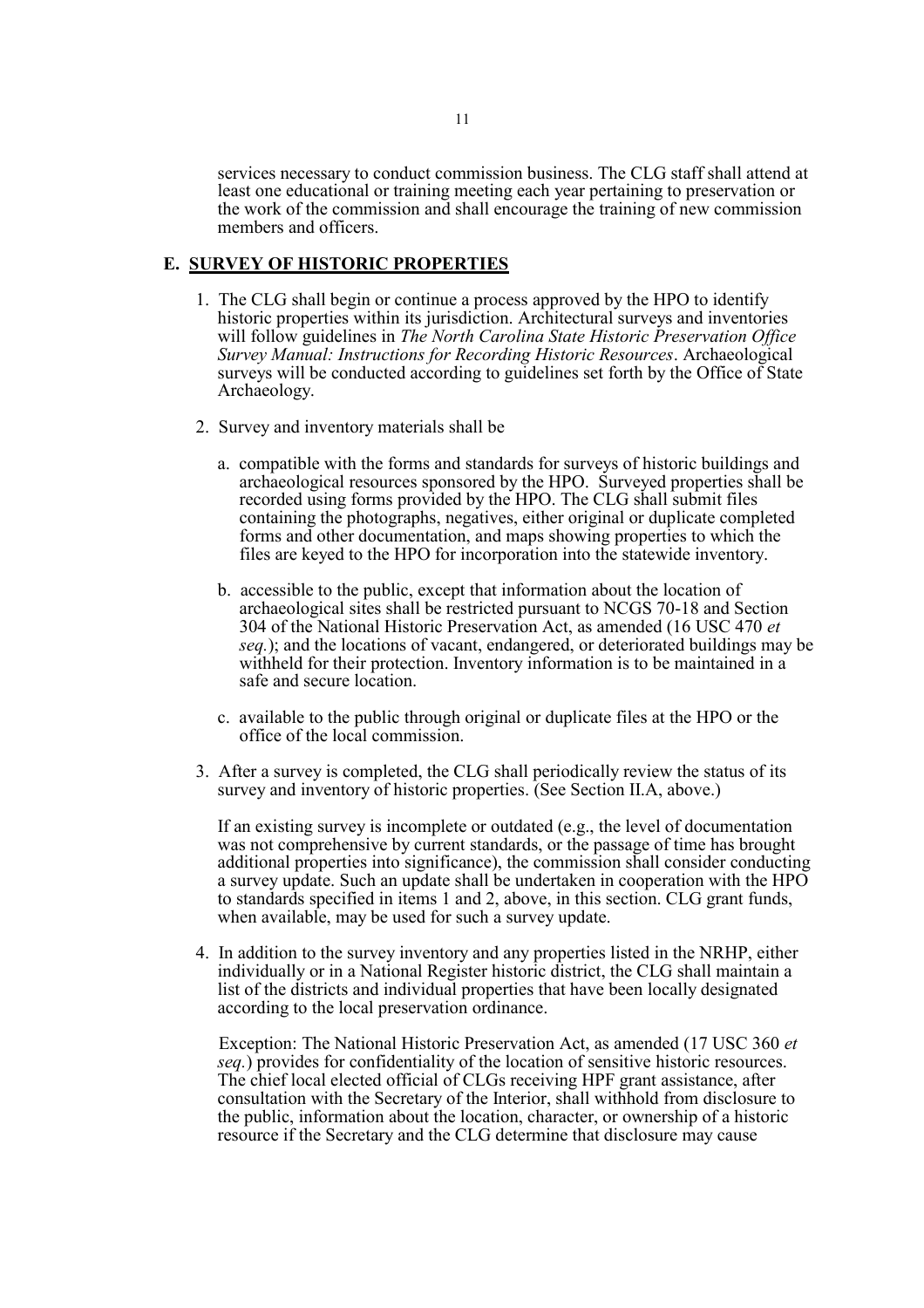significant invasion of privacy, risk harm to the historic resource, or impede the use of a traditional religious site by practitioners. A determination of who may have access to the information shall be made in accordance with Section 304 of the Act. When the information in question has been developed in the course of the CLG's compliance with Section  $106$  or  $110(f)$  of the Act, the Secretary shall consult with the Advisory Council on Historic Preservation in reaching determinations on disclosure and access.

#### **F. PUBLIC PARTICIPATION**

- 1. All meetings of the preservation commission shall adhere to the North Carolina Open Meetings Law (NCGS 143-318.9 *et seq.*), and public comment on commission actions shall be encouraged. Commission meetings must occur at regular intervals and no less often than once a year. Public notice must be provided prior to any special meeting.
- 2. The preservation commission must adopt and adhere to rules of procedure and design guidelines as required by North Carolina's enabling legislation for historic preservation commissions, NCGS 160A-400.1 through 14. The rules of procedure and design guidelines must be readily available to the public.
- 3. Careful minutes of all actions of the preservation commission, including the reasons for making its decisions, must be kept on file and available for public inspection.
- 4. All decisions of the preservation commission shall be made in a public forum, with the exception noted below. Applicants for a Certificate of Appropriateness shall be given written notification of decisions made by the commission. Written notification shall cite the criteria upon which the decisions were made.
- 5. During the process of recommending properties for nomination to the NRHP, the preservation commission shall provide an opportunity for public comments as specified in Section VI, below.

## **III. PROCESS FOR CERTIFICATION**

#### **A. APPLICATION**

A local government may apply to the SHPO for certification at any time during the year. In North Carolina, the historic preservation commission must have operated actively (e.g., have held regular meetings, recommended properties and/or districts for designation, and issued Certificates of Appropriateness) for at least one year prior to the local government's applying for certification. The SHPO may waive this requirement in cases he or she deems necessary. The approval of both the SHPO and the NPS is required for a local government to become certified. The application for certification shall include the following:

1. **Applicant Information Sheet.** This form, provided by the HPO, shall contain the names of the local government and the preservation commission and information on the extent of requested participation in the CLG program. Most local governments applying for CLG status check "not seeking expanded" responsibilities" on the applicant information sheet because they do not have the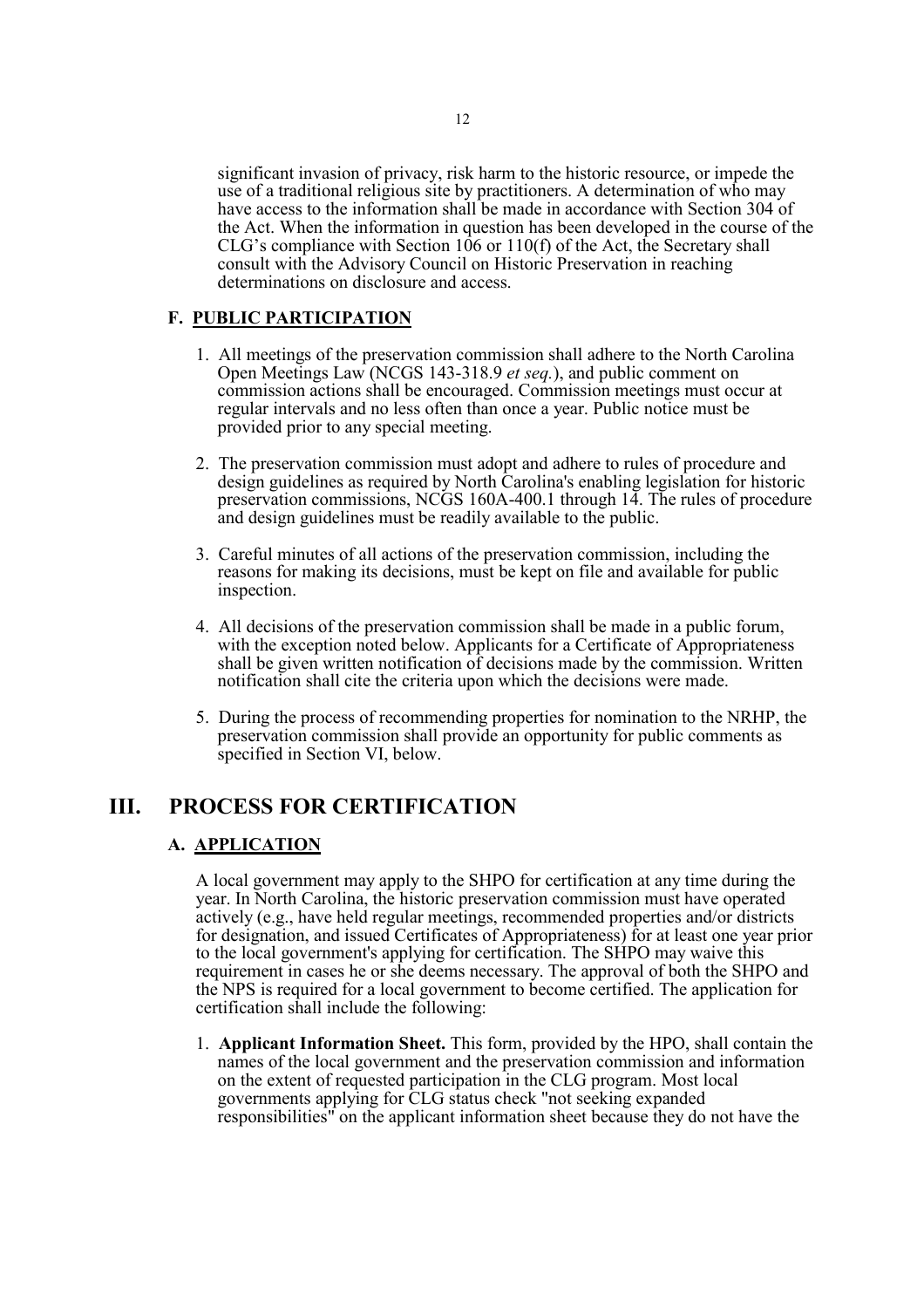staff qualifications or time to assume extra obligations for preparation of NRNs, environmental review, or review of Tax Act projects.

- 2. **Assurance Form**. This form, provided by the HPO and signed by the chief local elected official, contains assurances that the local government will fulfill all of the standards for certification outlined above. It provides the name, position, address, telephone number, fax number, and e-mail address of the designated staff member assigned to the preservation commission. If two or more local governments have established a joint preservation commission, the chief elected official of each local government wishing to become certified shall submit an "Assurance Form."
- 3. **Local Preservation Ordinance.** A copy of the local historic preservation ordinance and all preservation provisions that appear in the local zoning ordinance. If any revisions are being considered, they must also be included with the application.
- 4. **Rules of Procedure.** A copy of the preservation commission's rules of procedure.
- 5. **Design Guidelines.** A copy of the design guidelines adopted by the preservation commission.
- 6. **Locally Designated Historic Districts and Landmarks.** A list of locally designated historic districts and landmarks, addresses of the landmarks, and a map showing district boundaries and landmark locations.
- 7. **Resumes.** Brief resumes for each member of the preservation commission, showing his or her interest, experience, or knowledge in historic preservation. Resume forms provided by the HPO may be used. If there are any professional members in the disciplines of history, archaeology, architectural history, architecture, or historic architecture (see Appendix A), who can provide the required expertise when the CLG is reviewing National Register nominations or related activities, their resumes should show their professional qualifications and experience. Members who are professionals in these disciplines are desirable, but not required, for CLG status. However, when reviewing NRNs, if the appropriate expertise is not represented on the commission, the commission must obtain outside expertise. (See Section II.C.8, above, and Section VI, below, on the role of CLGs in the NRN process.)
- 8. **Evidence of Effort to Attract Professional Members from an Array of Preservation Related Fields.** Documentation that the local government has sought professionals in a wide array of preservation related fields to serve on the preservation commission, to the extent professionals may be available in the community. (See Section II.C.3, above.)
- 9. **Statement of Residency.** Documentation of the home addresses of preservation commission members, along with a statement that all members reside within the territorial jurisdiction of the local government; or in the case of a joint commission, a statement that all members meet the residency requirements of the joint preservation ordinance or interlocal agreement.
- 10. **Staff Resume.** Resume for the staff, only if the local government is petitioning to assume "expanded responsibility" for preparation of NRNs, environmental review, or review of Tax Act projects.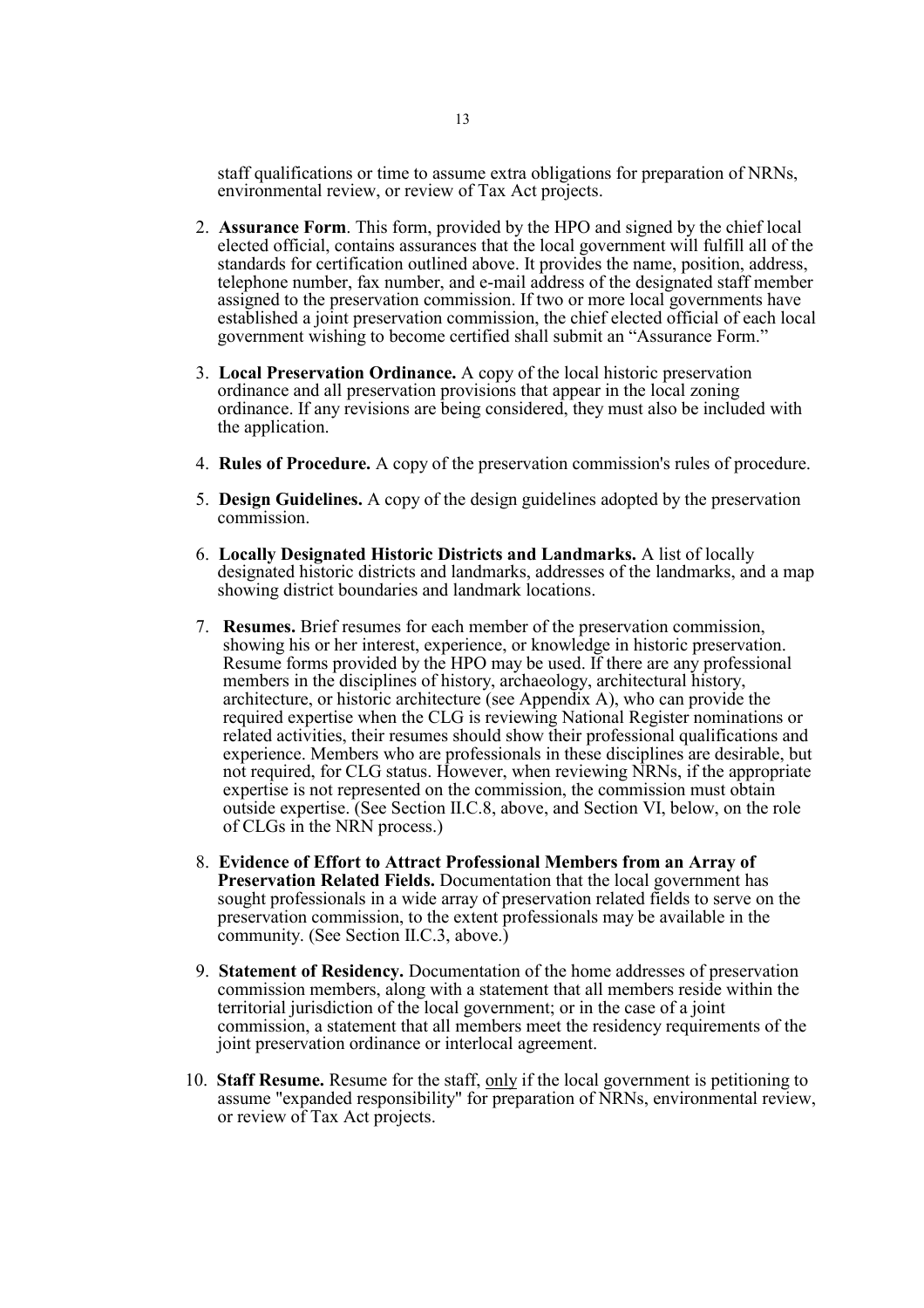#### **B. NOTIFICATION OF CERTIFICATION**

- 1. Within forty-five (45) calendar days from the receipt of <sup>a</sup> completed application, the SHPO shall respond to the chief elected official of the local government. The application must contain all essential elements listed above to be considered complete.
- 2. If the SHPO approves the application, the SHPO and the local government will enter into a written certification agreement that lists specifically or by reference to these procedures and guidelines all requirements and responsibilities common to all CLGs and any additional responsibilities delegated to the CLG by the SHPO.
- 3. The SHPO will forward a request for concurrence to the NPS, along with a copy of the signed certification agreement between the local government and the SHPO and a signed review checklist.
- 4. If the request for concurrence cannot be affirmed as submitted, the NPS will notify the SHPO within fifteen (15) working days from receipt of the request and will provide written notice of what is necessary for concurrence. The SHPO will then work with the local government to address the concerns.
- 5. A Certification Agreement is not effective until it is signed by the chief local elected official and the SHPO, and concurred with in writing by the NPS. The effective date of certification is the date of NPS concurrence. The NPS will notify the SHPO of concurrence in writing and send a copy of the letter to the CLG.
- 6. The SHPO shall submit to the NPS an original signed Certification Agreement.
- 7. A substantive change in a Certification Agreement constitutes an amendment that must be forwarded by the SHPO to the NPS for concurrence. NPS written concurrence must be received before the amendment may be considered in effect. Changes must be consistent with these guidelines and Chapter 9 Certified Local Governments of the *Historic Preservation Fund Grants Manual*. The NPS will notify the SHPO of its decision in writing and will send a copy of the letter to the CLG.

## **IV. PERFORMANCE ASSESSMENT**

Once a local government is certified, the HPO shall perform annual monitoring activities and a quadrennial performance review. Reports from the preservation commission on forms provided by the HPO constitute the basis for the reviews. The reports and evaluations become a vehicle for commission self-evaluation, publicizing CLG accomplishments locally and statewide, sharing successful activities and best practices, and identifying issues and needs. The reports enable the HPO to ensure that the CLG continues to meet minimum requirements. They help the HPO provide useful advice and technical assistance, plan for commission training, and collect and disseminate information about the important role of local government in preservation.

## **A. ANNUAL MONITORING ACTIVITIES AND ANNUAL REPORT**

The state CLG coordinator monitors CLG activities throughout the year with periodic written notifications, telephone conversations, and site visits. In addition, each CLG submits an annual report covering the period July 1 to June 30. The report includes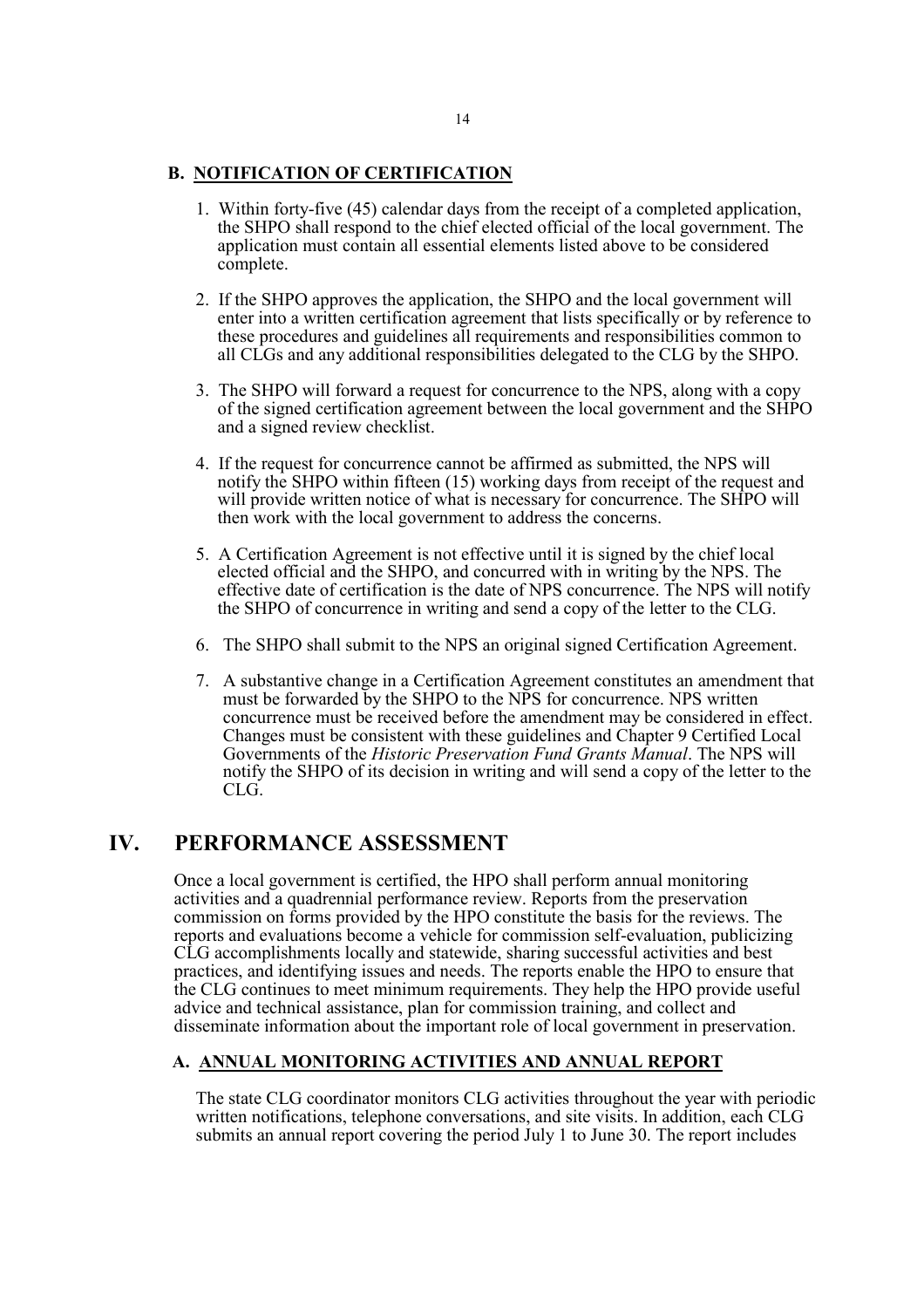resumes of new preservation commission members; evidence of efforts to maintain a qualified commission; brief highlights of commission activities; a list of locally designated districts and/or landmarks; a summary of design review activity; information on properties that have been added to the inventory and on those that have been demolished, radically altered, restored, or moved; and an affirmative statement that the local government has met the requirements for certification contained in these guidelines. Reports must be submitted in a timely manner. The reporting forms are mailed by the HPO to the commissions soon after June 30 each year.

#### **B. QUADRENNIAL REVIEW**

The HPO conducts a more comprehensive performance review of CLGs every four years, beginning in 2000 for the period July 1, 1996, to June 30, 2000. In addition to items required annually, the quadrennial review evaluates performance of such basic CLG responsibilities as review of National Register nominations and administration of CLG grants.

#### **C. RESULTS OF ANNUAL AND QUADRENNIAL REVIEWS**

The HPO shall inform each CLG in writing of the results of its annual and quadrennial reviews. To promote the exchange of information among local preservation programs, portions of the CLG reports may be circulated to all CLGs.

If the HPO's annual monitoring or quadrennial review indicates that a CLG's performance is inadequate, the HPO will notify the CLG in writing and recommend steps to bring its performance to a satisfactory level. The CLG shall have up to 180 days to make improvements. If, after the stipulated period of time, the HPO determines that sufficient improvement has not occurred, the SHPO may recommend decertification of the CLG to the NPS for concurrence.

If the unsatisfactory performance is related to additional delegations of authority to the CLG, the SHPO may recommend revocation of the additional delegations to the NPS for concurrence, citing specific reasons for the action.

## **V. DECERTIFICATION**

#### **A. REQUEST BY SHPO FOR CLG DECERTIFICATION**

The SHPO may recommend decertification to the National Park Service after all of the following conditions have been met:

- 1. The SHPO determines that a CLG's performance does not meet the performance standards specified in the Certification Agreement or referenced therein, including meeting established time periods, and
- 2. The SHPO specifies to the CLG in writing ways to improve performance within a period of time by which deficiencies must be corrected or improvements must be achieved, and
- 3. After the period of time stipulated by the SHPO, the SHPO determines that there has not been sufficient improvement.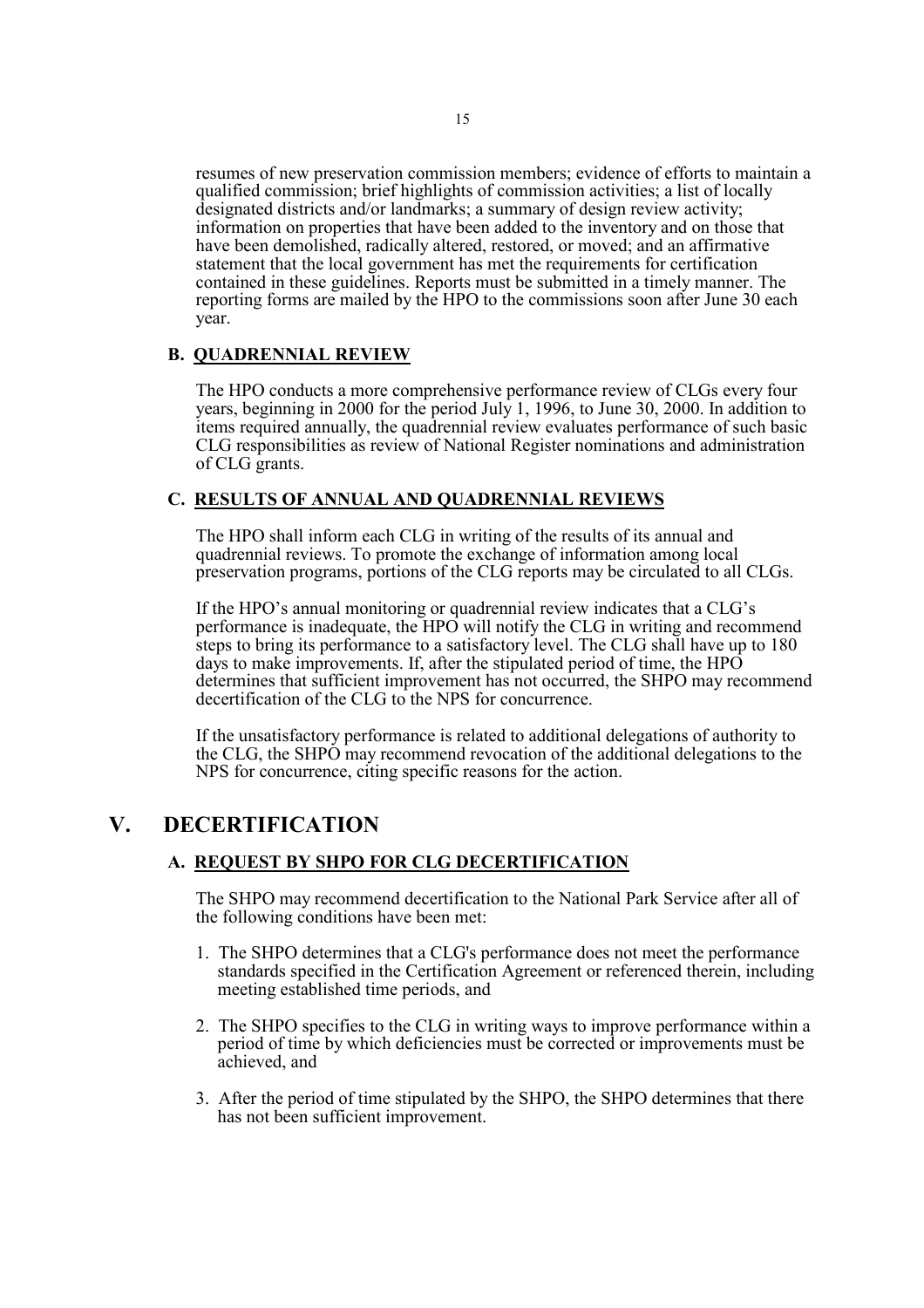The SHPO will notify the CLG in writing prior to, or at the time of, its recommendation to the NPS for decertification. The notification shall state the specific reasons for the proposed decertification, describe the HPO's technical assistance efforts, and affirm that the SHPO will notify the CLG of the NPS concurrence with the decertification.

Failure to perform acceptably under an HPF subgrant is not in itself sufficient grounds for decertification.

The SHPO may also recommend decertification if a CLG requests to be decertified in writing. The SHPO shall forward a copy of the CLG's letter as an enclosure to the SHPO's request to decertify the CLG. The conditions stipulated above do not need to be met if the CLG is requesting decertification.

The SHPO may recommend revocation of expanded responsibilities, if any, under the same conditions and procedures as set forth above.

#### **B. EFFECTIVE DATE OF DECERTIFICATION**

The SHPO shall affirm with the decertification recommendation to NPS that the SHPO has notified the CLG. The local government is decertified if the NPS concurs in writing with the SHPO's recommendation to decertify the CLG.

The NPS will notify the SHPO in writing prior to thirty (30) working days after receipt of the recommendation, if there are problems with the recommendation or if the NPS needs more time to review the recommendation.

Upon receipt of the written NPS concurrence with the SHPO recommendation for decertification, the SHPO shall inform the CLG in writing of the decertification, and, if necessary, shall take appropriate action if the decertified local government has a current CLG subgrant. (See Section VII. on subgrants, below.)

If the CLG has been delegated Section 106 responsibilities in its jurisdiction, and a Programmatic Agreement has been executed with the Advisory Council for Historic Preservation, the SHPO shall notify the Advisory Council that the CLG has been decertified.

#### **C. DECERTIFIED LOCAL GOVERNMENTS WITH SUBGRANTS AWARDED PRIOR TO DECERTIFICATION**

Decertification, by itself, may not constitute grounds for termination of a CLG subgrant unless the terms of the subgrant cannot continue to be met after decertification. If a local government retains its subgrant awarded as a CLG, that subgrant will continue to be part of the state's ten percent minimum pass-through.

Should the subgrant be amended after decertification

- 1. Any increase in the federal share of the subgrant will not be part of the state's ten percent minimum pass-through, and
- 2. Any reduction to the federal share of the subgrant must be reprogrammed to other CLGs if the state's cancellation of the subgrant would result in noncompliance with the ten percent minimum pass-through requirement.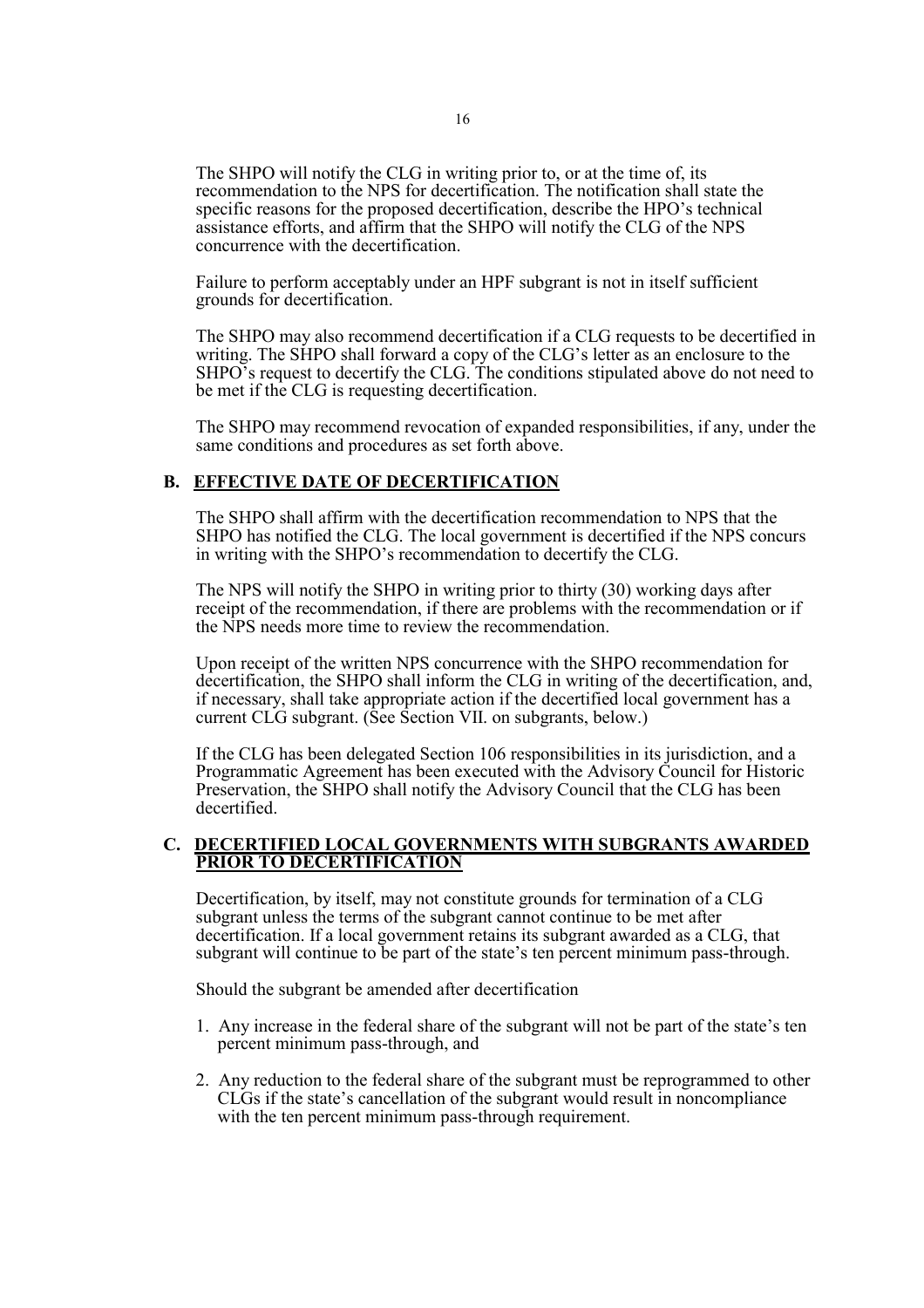The SHPO may conclude normal subgrant closeout procedures (not termination), unless the terms of the subgrant agreement can no longer be met, in which case the SHPO shall terminate the subgrant. The SHPO may continue to administer the subgrant awarded to the local government if the local government can otherwise meet the work terms and conditions of the subgrant agreement.

As a consequence of decertification, the local government is no longer eligible for CLG subgrants unless recertified. The local government may, however, be eligible for HPF assistance other than the ten percent minimum pass-through, if available.

#### **D. RECERTIFICATION**

If the local government wishes to become recertified it must reapply for certification.

## **VI. ROLE OF CLGs IN THE NATIONAL REGISTER NOMINATION PROCESS**

In accordance with the National Historic Preservation Act, as amended (16 USC 470 *et seq.*), whenever an individual property or district within the jurisdiction of the CLG is proposed for nomination to the NRHP, the preservation commission shall review the proposed nomination and submit to the SHPO comments as to whether or not, in the commission's opinion, the property or district meets the NRHP criteria. The commission shall provide a reasonable opportunity for public participation in the review process. The chief local elected official shall provide his/her recommendation in addition to the commission's comments.

Comments on the eligibility of proposed National Register properties may be as simple as affirmative statements that, in the opinion of the preservation commission and the chief local elected official, the property is eligible. If the chief local elected official or the commission finds that the property does not meet NRHP criteria and recommends that the property not be nominated, whichever party that thinks the property is not eligible shall submit a finding explaining why. The chief local elected official and the commission are encouraged to submit any other comments they believe to be relevant. Comments may be submitted on forms provided by the HPO.

The CLG will be involved in the NRN process in the following manner:

- 1. The SHPO shall receive completed NRNs.
- 2. If a property to be nominated lies within the jurisdiction of a CLG, the HPO shall transmit copies of the nomination to the local historic preservation commission and the chief local elected official within thirty  $(30)$  days after the HPO has determined that the nomination is complete and accurate and at least sixty  $(60)$ , but not more than one hundred twenty (120), days prior to consideration by the National Register Advisory Committee (NRAC).
- 3. Concurrently, the HPO shall notify the property owner(s) that the nomination has been completed.
- 4. After a providing a reasonable opportunity for public comment, the local historic preservation commission and the chief local elected official shall separately notify the SHPO and the applicant whether or not, in their opinions, the property meets the NRHP criteria within sixty (60) days of receipt of the nomination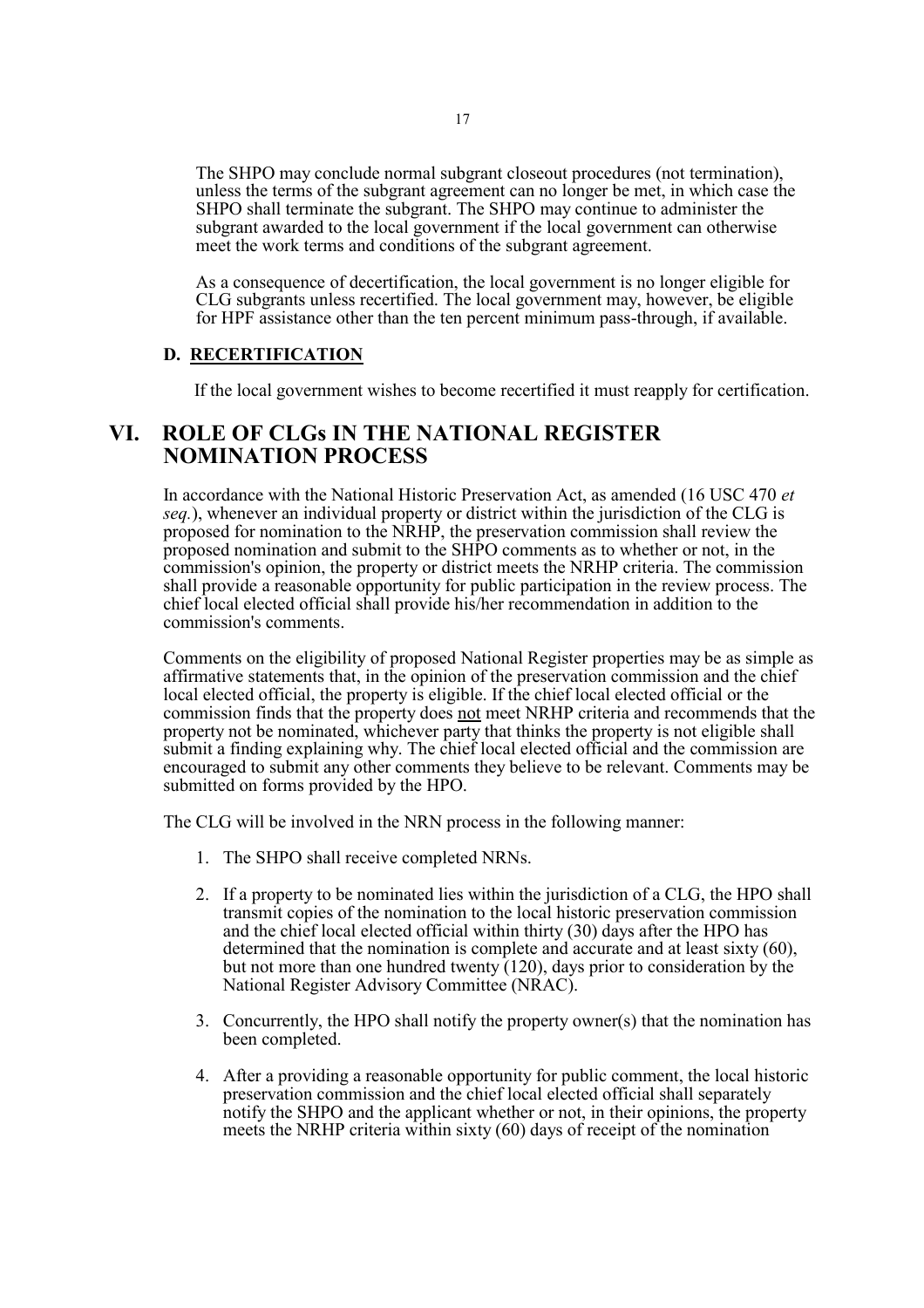materials. If the CLG does not respond within sixty (60) days, concurrence that the property is eligible will be assumed, and the SHPO shall continue the nomination process. With the concurrence of the CLG, the SHPO may specify a briefer review period in order to expedite the nomination process.

Note: Although the federal regulations governing the CLG program call for the chief local elected official to provide comments on proposed NRNs within the jurisdiction of a CLG, North Carolina law stipulates that the mayor or the chairman of the county board of commissioners may act only in an administrative capacity on behalf of the local governing board. If a CLG has doubts about the legality of the chief elected official's assuming sole responsibility for comments on proposed NRNs, it may wish to consider two alternatives: 1) having the governing board review each nomination; or 2) having the governing board adopt a resolution granting the chief elected official the authority to furnish comments on behalf of the governing board. The HPO shall provide CLGs with the wording for such <sup>a</sup> resolution upon request.

- 5. When a preservation commission considers the nomination of a property that is normally evaluated by a professional in a specific discipline (such as history, archaeology, architectural history, architecture, or historic architecture) and the relevant discipline is not represented in the commission membership, the commission shall seek expertise in this area before rendering its decision. Requisite expertise may be provided through consultation with the HPO, although the commission is encouraged to seek expertise from professionals in the community or region, such as college or university faculty or museum staff. Professionals consulted for opinions on eligibility should meet the Secretary of the Interior's Professional Qualifications Standards in 36 CFR Part 61. (See Appendix A.)
- 6. During the sixty-day local review period, the CLG shall provide a reasonable opportunity for public comment. The measures to be taken will be in accord with the CLG Certification Agreement. The CLG shall submit a record of the measures taken to notify the public and the comments received.
- 7. If both the preservation commission and the chief local elected official recommend that the property is eligible for nomination to the NRHP, the SHPO shall place the proposed nomination before the NRAC for consideration at the earliest possible meeting.
- 8. If either the preservation commission or the chief local elected official recommends that the property is not eligible for nomination to the NRHP, the SHPO will place the proposed nomination before the NRAC for consideration at the earliest possible meeting and inform the NRAC of the CLG's comments.
- 9. If both the preservation commission and the chief local elected official recommend that the property is not eligible for nomination the NRHP, the CLG will return the nomination materials to the SHPO with the commission's findings and relevant comments. The SHPO shall take no further action unless, within thirty (30) days of the return of such nomination materials and findings, a written appeal is filed with the HPO by a third party. If such an appeal is filed, the SHPO shall place the nomination before the NRAC for consideration at the earliest possible meeting and inform the NRAC of the CLG's objections**.**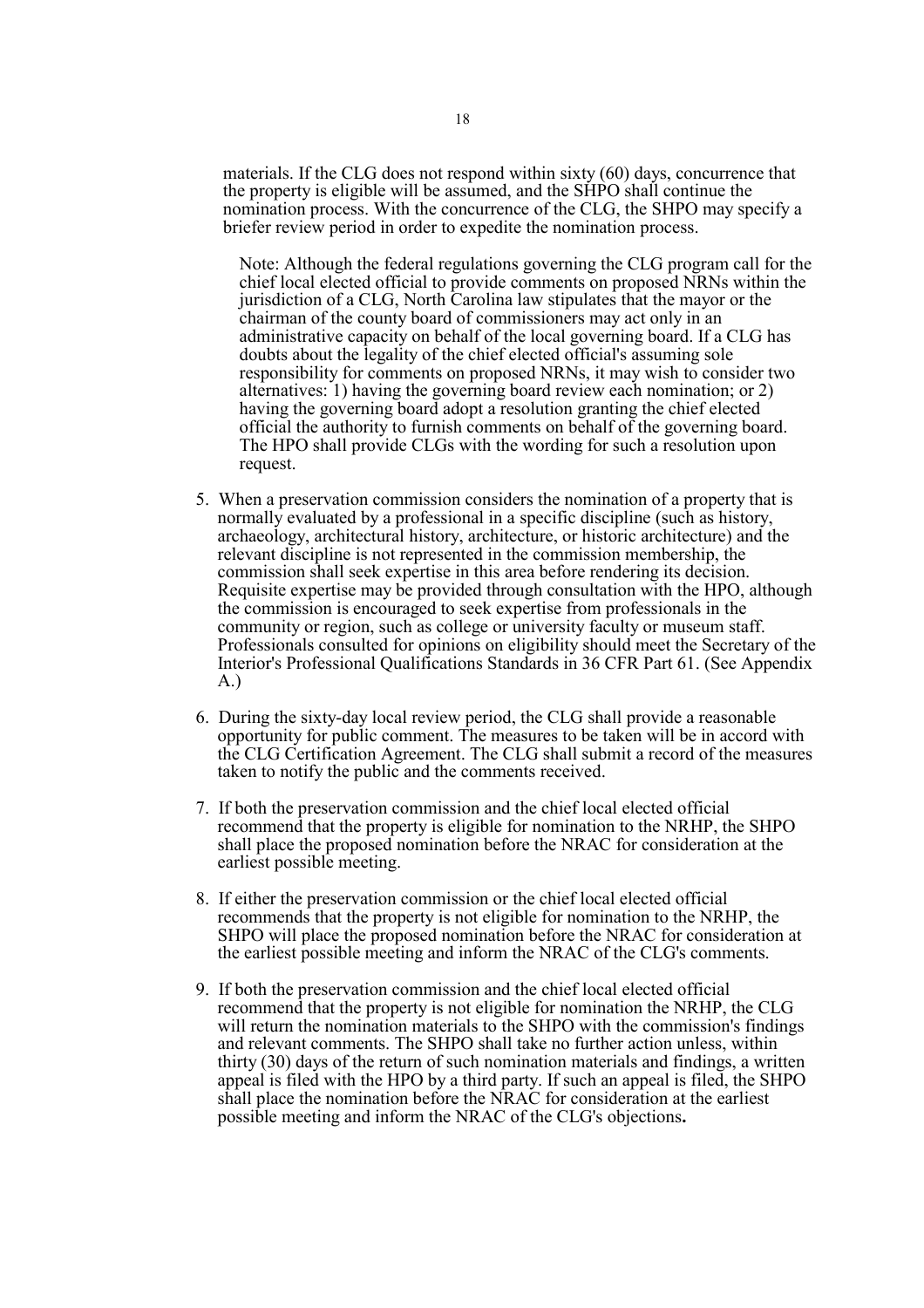- 10. After a nomination is approved by the NRAC, the HPO shall transmit it to the NRHP with the comments of the preservation commission and the chief local elected official, together with any appeal that may have been filed, pursuant to Section 101(a) of the National Historic Preservation Act, as amended.
- 11. In order to expedite the nomination process, an applicant may submit a completed nomination concurrently to the CLG and the SHPO. Within sixty  $(60)$  days, the chief local elected official and the preservation commission shall submit their comments and opinions regarding the proposed nomination to the SHPO and the applicant. The CLG shall ensure that a reasonable opportunity for public comment on the nomination has been provided. After the SHPO has verified that the nomination is complete and accurate, he or she will place the nomination before the NRAC for consideration at the earliest possible meeting, following the mandatory owner notification procedures.
- 12. The CLG notification procedures do not apply when a federal agency nominates a property under its ownership or control. CLGs are encouraged to coordinate with federal agencies to the extent practical, however, in the consideration of such nominations.
- 13. The SHPO may, at his or her discretion and by mutual written agreement with the CLG, delegate further responsibilities for NRNs to the CLG, except for the authority to review and nominate properties directly to the NRHP. Local governments may petition for expanded participation to assume responsibility for preparing NRNs if they have sufficient and qualified staff. Staff qualifications shall be consistent with the standards established in 36 CFR Part 61. (See Appendix A.)

## **VII. HISTORIC PRESERVATION FUND GRANTS TO CERTIFIED LOCAL GOVERNMENTS**

#### **A. AVAILABILITY OF FUNDING**

Federal law provides that at least ten percent of the HPF allocation to the states be set aside for distribution to CLGs. If Congress appropriates more than \$65 million to the HPF, one-half of the amount above \$65 million will also be transferred to CLGs. At such time, a different method from that outlined below for transferring funds to CLGs may be considered.

The annual CLG share of the HPF allocation to North Carolina, approximately \$70,000, is available to CLGs on a sixty percent matching basis for eligible historic preservation activities and projects. For example, a project estimated to cost \$10,000 is eligible to receive a maximum of \$6,000 in grant funds; and the sponsoring  $\angle C\angle G$ or the CLG's third-party designee (see below) must provide at least \$4,000 in nonfederal matching funds or a combination of funds and in-kind services.

#### **B. ELIGIBILITY OF APPLICANTS**

The state of North Carolina is responsible, through financial audit, for the proper accounting of the CLG share of federal HPF funds in accordance with the Office of Management and Budget Circular A-87. The HPO is prepared to provide assistance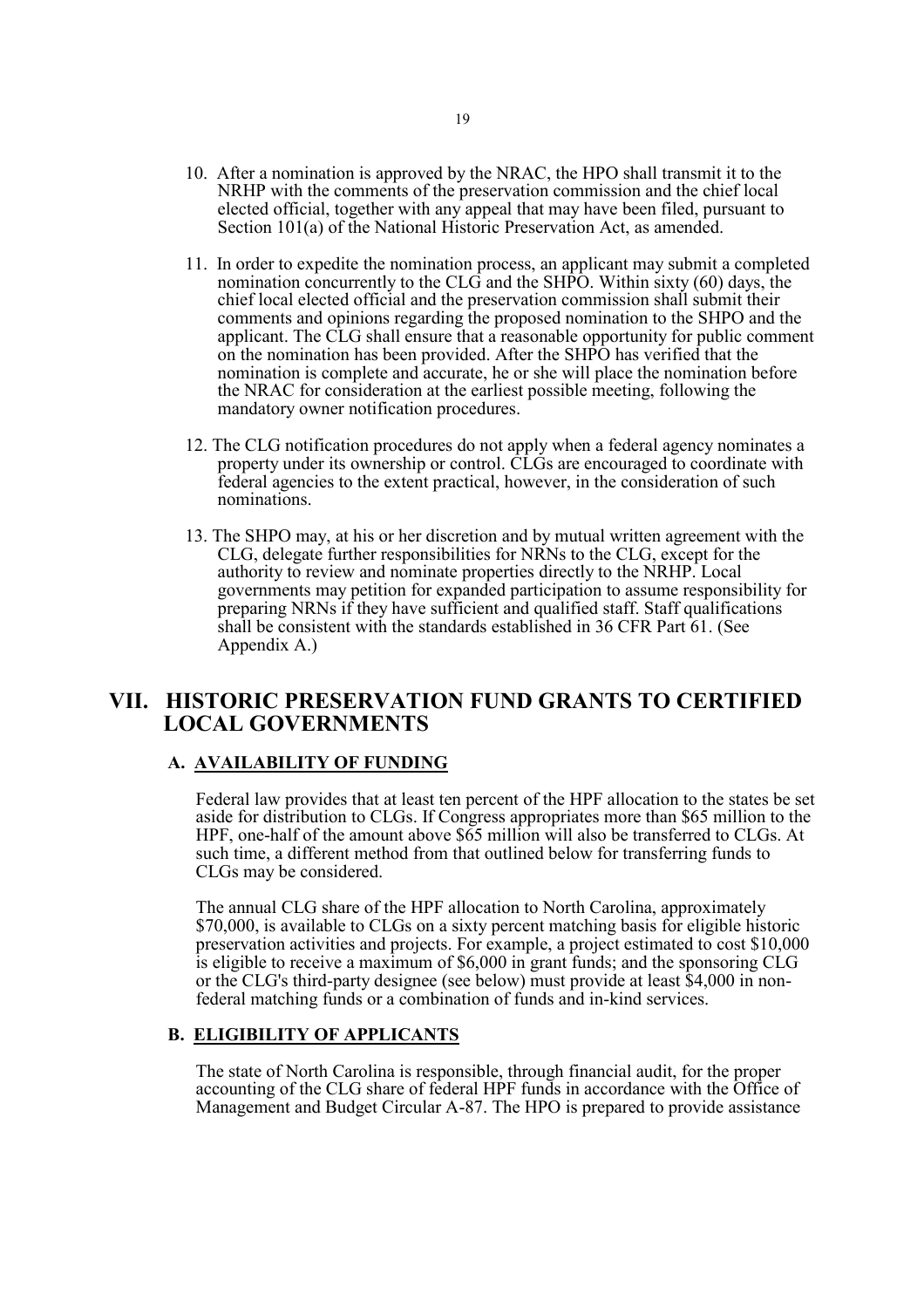to all local governments in developing and implementing financial management systems that meet the requirements listed below.

To remain eligible for each year's CLG grants, the CLG must continue to comply with the conditions of its Certification Agreement and the performance standards set forth in *Guidelines for North Carolina's Certified Local Government Program*.

Each CLG receiving a CLG grant must meet the following requirements:

- 1. Adhere to all required administrative procedures and policies for CLG grants set forth in this section of *Guidelines for North Carolina's Certified Local Government Program* and in the federal *Historic Preservation Fund Grants Manual*.
- 2. Maintain an adequate financial management system that
	- a. meets federal standards specified in Office of Management and Budget Circular A-87, and
	- b. can be audited in accordance with Office of Management and Budget Circular A-133, and
	- c. documents compliance with procurement requirements of 43 CFR Part 12.76.
- 3. Adhere to any requirements mandated by Congress regarding the use of HPF funds.
- 4. Adhere to requirements specified by the SHPO in the Grant Agreement.

#### **C. THIRD-PARTY ADMINISTRATION**

Only CLGs are eligible to receive HPF CLG grants. However, a CLG may indicate in its funding application that it wants a grant awarded to it to be administered by a specific, qualified third party, such as another unit of local government, a commercial firm, a nonprofit organization, or an educational institution. (See Appendix B, "Minimum Standards for Third-Party Grant Administrators.") The designated thirdparty administrator must have the required administrative capability and be able to complete the project by the grant deadline and in accordance with these guidelines and the applicable Secretary of the Interior's Standards for Archaeology and Historic Preservation.

If a CLG chooses to designate a qualified third-party administrator, the following principles apply:

- 1. The CLG is the official grant applicant.
- 2. The third-party administrator must provide the CLG with a completed grant application by December 31 for consideration at the January preservation commission meeting.
- 3. If the third-party administrator is providing matching funds, its ability to do so must be documented.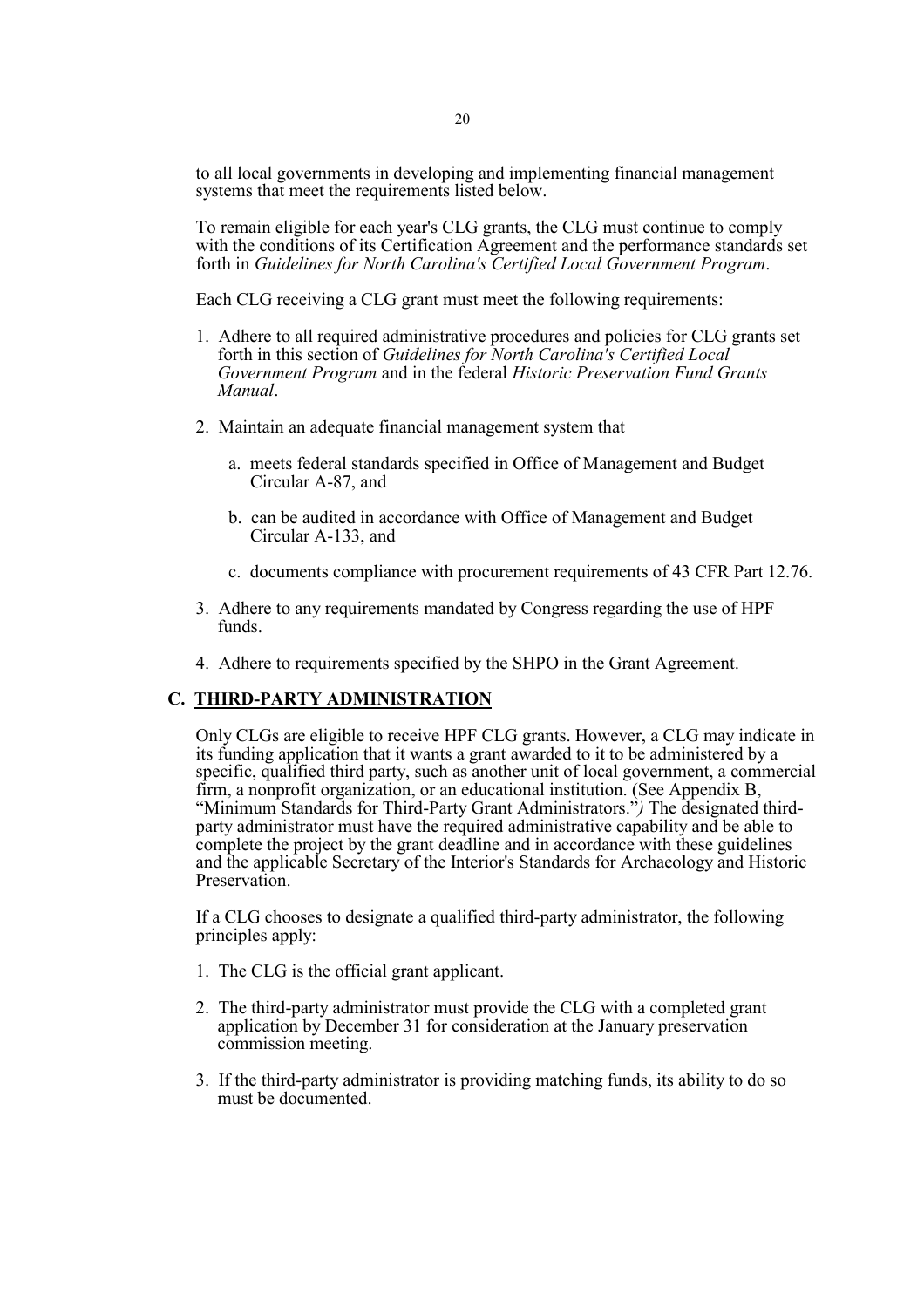- 4. If the application is approved by the preservation commission during its January meeting, an **"**Authorization to Designate an Administrative Agent" form supplied by the HPO must be attached to the application when it is submitted to the HPO on or before the January 31 deadline.
- 5. If the application is awarded a CLG grant, the Grant Agreement will be executed among the SHPO, the CLG, and the third-party administrator.
- 6. If the third-party administrator does not meet grant obligations, the grant will be cancelled or become the responsibility of the CLG.

## **D**. **ELIGIBLE ACTIVITIES AND CONDITIONS OF GRANT AWARDS**

- 1. CLGs and any designated third-party administrators receiving HPF grants from the CLG share of the North Carolina HPF apportionment shall be considered subgrantees of the state. Therefore, state and federal conditions associated with the HPF award are passed on to the CLGs and their third-party administrators.
- 2. <sup>A</sup> Grant Agreement shall be executed among the SHPO, the CLG, and the third- party administrator, if any, that specifies requirements of the CLG program.
- 3. All activities assisted with a CLG grant, including the local matching share, must be activities that are eligible for HPF assistance, meet the applicable Secretary of the Interior's Standards for Archaeology and Historic Preservation, and be consistent with the state's comprehensive historic preservation plan.
- 4. A CLG may use CLG grant funds for eligible activities involving resources outside its territorial jurisdiction if the activities clearly demonstrate a direct benefit to identifying, evaluating, and protecting the historic and archaeological resources of the CLG and both the CLG and the other local government agree.
- 5. In certain cases entities with indirect cost rates approved by the federal government may apply a portion of their overhead expenses or indirect costs to fulfill matching requirements. However, because of the limited amount of grant funds and the need for local cash matching funds to complete project activities, this practice is discouraged.

#### **E. FUNDING PRIORITIES**

Highest priority for available funding will be given to projects involving completion of the statewide architectural and archaeological surveys. A competitive selection process is used to determine all grant recipients. The state is not required to award funds to all CLGs that are eligible to receive funds.

The usual sequence of grant-related activities for a CLG is as follows:

- 1. **Identification** of historic and prehistoric resources. Projects could include
	- a. a historical/architectural survey of a county, town, downtown area, or residential neighborhood
	- b. an archaeological survey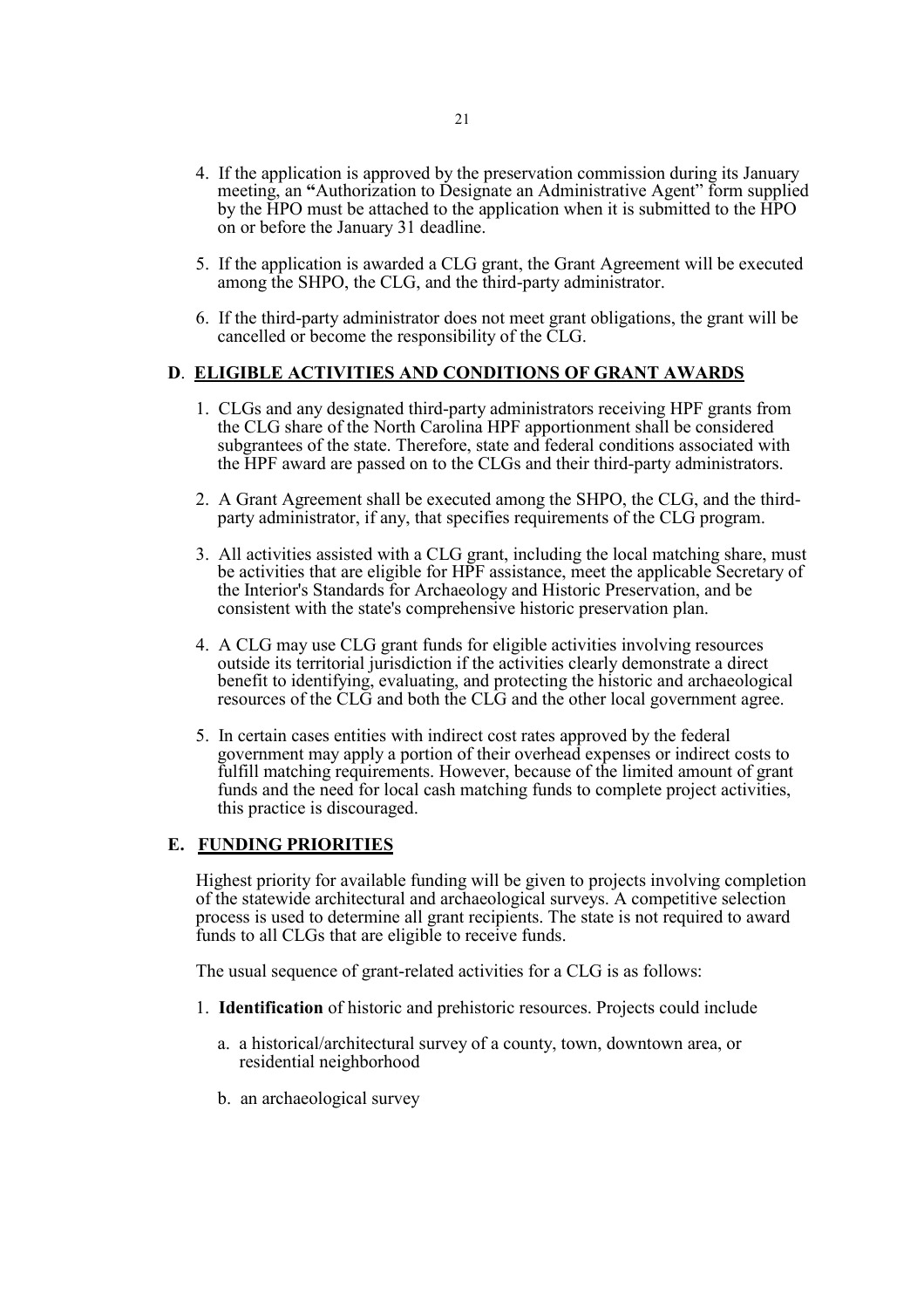Identification of resources as the result of a survey will be a prerequisite for projects involving the evaluation or protection of resources unless otherwise justified.

- 2. **Evaluation and Protection** of historic and prehistoric resources based on local need. Projects could include
	- a. nominations to the NRHP. Properties may be nominated individually, as historic districts, or in multiple resource nominations which may include both individual properties and historic districts.
	- b. land use and historic preservation plans
	- c. design guidelines for historic districts
	- d. public education programs and materials
	- e. technical assistance to owners of historic properties
	- f. architectural plans and specifications or feasibility studies for development and restoration/rehabilitation of properties listed in the NRHP
	- g. testing of archaeological sites to evaluate their eligibility for the NRHP

#### **F. APPLICATION TIMETABLE**

- 1. After the beginning of the federal grant year, October 1, the HPO will distribute grant applications to CLGs and other appropriate organizations or local governments interested in sponsoring projects within the CLG's jurisdiction. Completed applications from such groups must be delivered to the CLG by December 31 for consideration during the January preservation commission meeting.
- 2. After review by the CLG staff and preservation commission, applications will be ranked in high, medium, and low categories. A summary of commission recommendations will be forwarded to the HPO along with the completed applications.
- 3. During the January preservation commission meeting, some applications may be considered for third-party administration (see Section VII.C, above). If the commission approves a third-party administrator, a signed **"**Authorization to Designate an Administrative Agent" form must be attached to the application prior to submission to the HPO.
- 4. All CLG grant applications, including those from nonprofit organizations and other local governments, must be submitted to the HPO by the CLG and postmarked no later than **January 31.**
- 5. Applicants will be notified of grant awards and denials on or about March 1, provided HPF funding has been approved by Congress and allocated to the states by the U.S. Department of the Interior. Funded projects must be completed within twelve to fifteen months, but no later than September 30 of the year following the grant award year.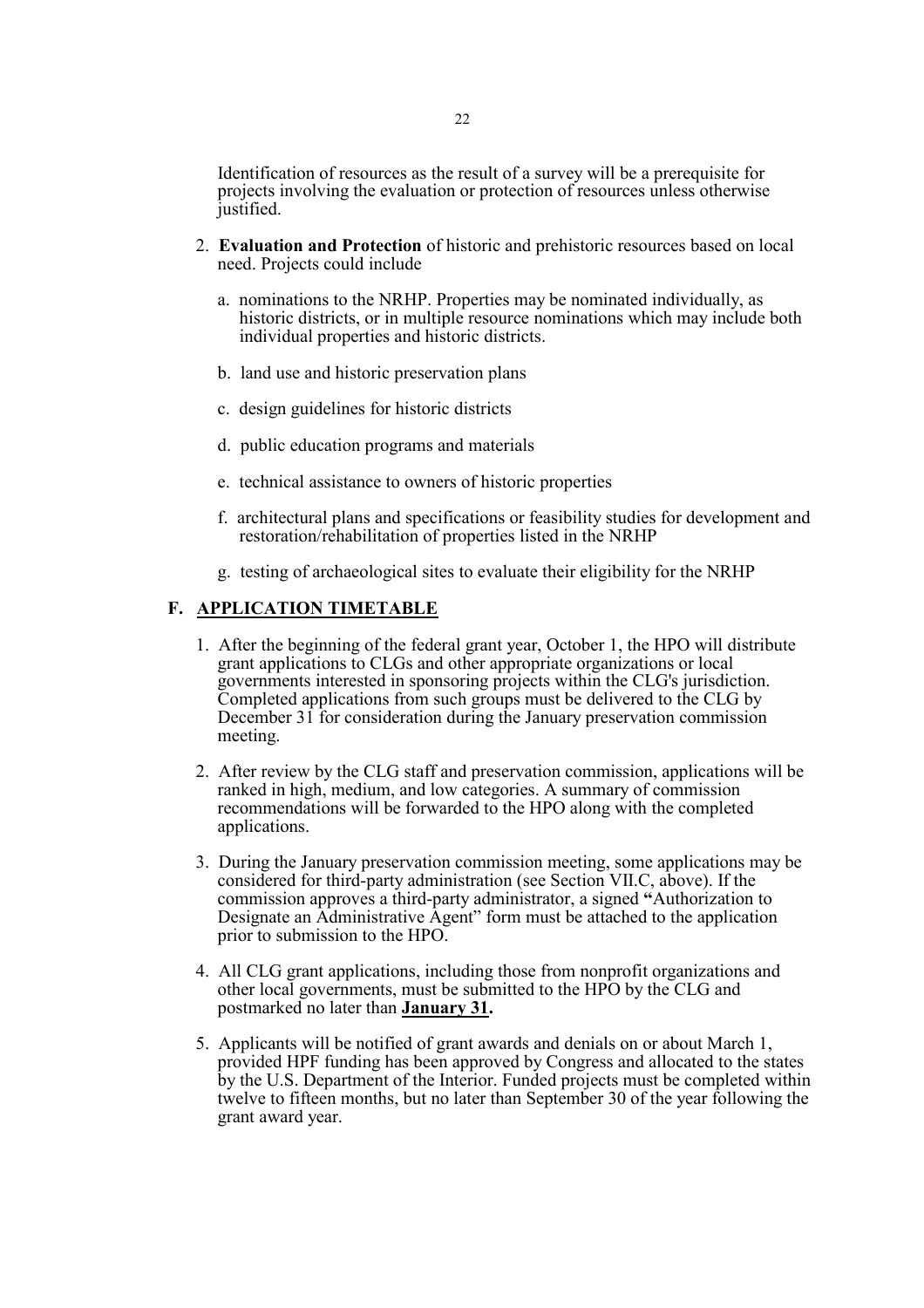#### **G. THE GRANT APPLICATION**

The application form for HPF CLG grant funds will be available from the HPO on or after October 1. Applications that are not submitted on forms supplied by the HPO will be considered, provided they are no longer than four pages in length including the budget page, are legible, and contain adequate information. The application contains the following:

- 1. Applicant Information: name and federal identification number of the CLG or third-party administrator and name, title, address, and telephone number of the contact person or designated project manager
- 2. Project Information: a detailed and specific list of the final products to be accomplished with the grant and local matching funds
- 3. Project Budget: a detailed budget that includes all major work elements and the estimated cost of each element
- 4. Matching Share: identification of the donor, source, kind, amount, and availability of non-federal share to be contributed
- 5. Professional Qualifications: documentation that professional qualifications of the project coordinator, consultants, or principal investigators meet the applicable minimal professional qualifications in  $36$  CFR Part  $61$  (See Appendix A)
- 6. Equal Opportunity Statement: a signed and dated Equal Opportunity Statement form or its equivalent<sup>1</sup>

#### **H. EVALUATION OF APPLICATIONS**

Applications are reviewed by a DHR Review Committee, after which recommendations are made to the SHPO. Project selection will be based on the following criteria:

- 1. **Assessment of Need.** The application should contain a brief description of the problems and opportunities affecting the historic resources in the community. The statement may be supported by evidence such as statistics or advice from community groups. The assessment of need should indicate how the project will relate to community problems. The proposed solution should be workable-something that can be accomplished within a reasonable period and with reasonable resources.
- 2. **Design of Project.** The project description should include clearly stated and specific goals that are realistically attainable within the funding period.

<sup>1</sup> EQUAL OPPORTUNITY STATEMENT: The North Carolina historic preservation program receives federal financial assistance for identification and preservation of historic properties. Under Title VI of the Civil Rights Act of 1964, Section 504 of the Rehabilitation Act of 1973, and the Age Discrimination Act of 1975, the United States Department of the Interior prohibits discrimination on the basis of race, creed, color, religion, national origin, sex, disability, or age in its federally assisted programs. If you believe you have been discriminated against in any program, activity, or facility, as described herein, or if you desire further information, please write to Office for Equal Opportunity, National Park Service, 1849 C Street, NW, Washington, DC 20240.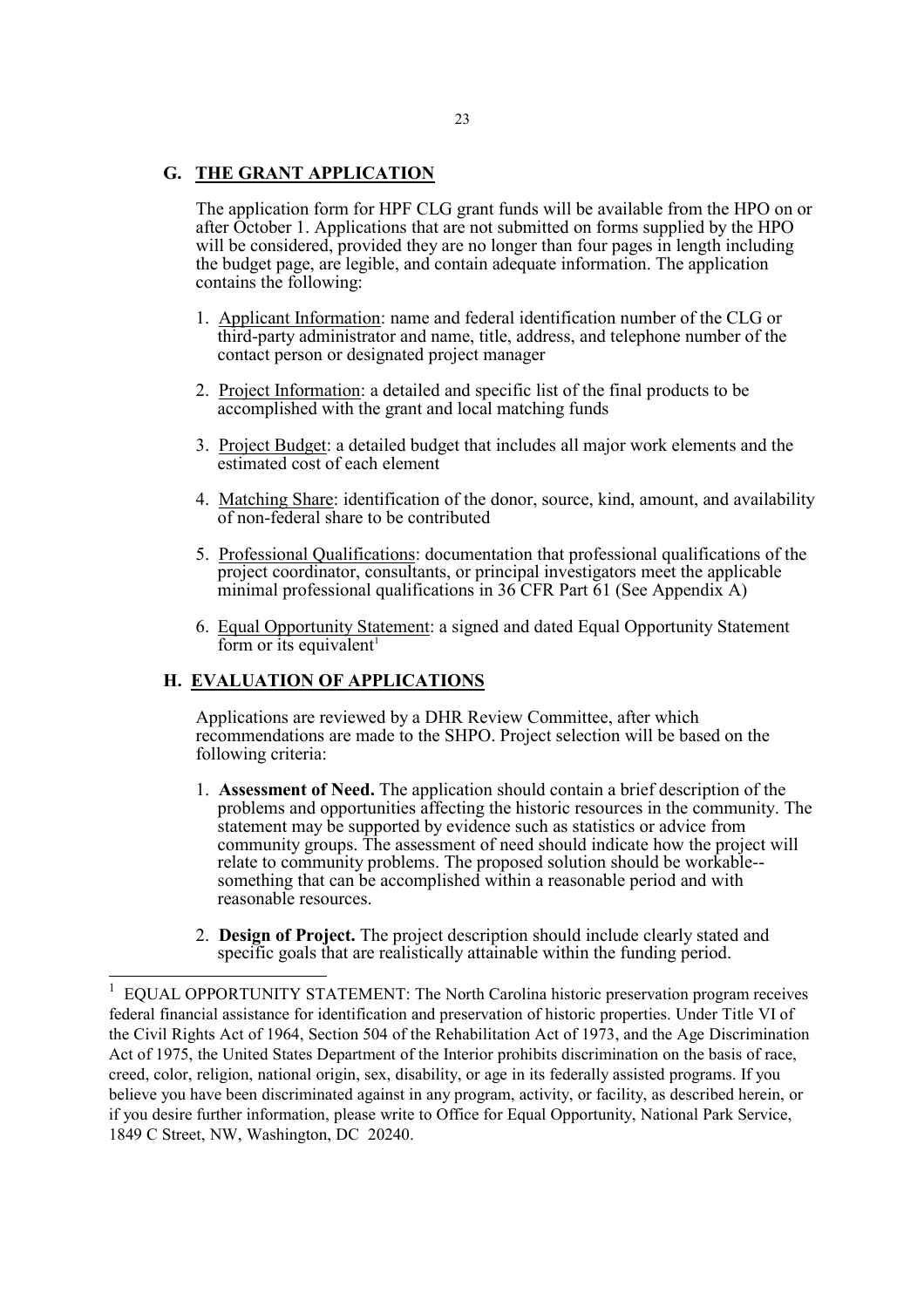Applications should also demonstrate an understanding of state and local preservation priorities, including efforts to advance the identification, evaluation, and protection of the state's historic and prehistoric resources.

- 3. **Project Cost.** The application should include a feasible project cost, which combines the requested CLG grant funds and available non-federal matching funds and in-kind services such as project coordination, office space, and use of equipment. Demonstrated community support may also be indicated. Previous HPF grant awards should be listed, including both CLG and non-CLG funds.
- 4. **Impact.** The application should identify the impact of the project on the local community, including direct and spin-off results. Consideration will also be given to the contribution of project activities to the goals of *Legacy 2000: North Carolina's Comprehensive Historic Preservation Plan 2000-2005*, the state preservation plan. The goals are as follows:

**Education**. Educate the public and public officials about the state's historic resources and preservation programs

**Planning**. Integrate historic preservation into all levels of public planning to ensure the development and implementation of preservation-compatible public policies and activities

**Identification and Evaluation**. Identify and evaluate the historic resources of North Carolina, including archaeological, architectural, historical, and traditional cultural properties

**Protection and Enhancement**. Protect and enhance the state's significant historic properties and resources

5. **Distribution of Funds.** The DHR will attempt to distribute preservation funding equitably to both urban and rural areas and among major geographic areas of the state. Reasonable effort will be made to divide the funds among the maximum number of eligible jurisdictions. Distribution of funds must result in awards sufficient to accomplish project goals. The requirement for tangible results may not be waived.

## **VIII. AMENDMENTS TO THESE GUIDELINES**

The following procedures shall be followed for amendments to these guidelines and procedures:

1. For proposed amendments affecting the major requirements for becoming a CLG or operating a CLG program or the policy for allocating pass-through funds, with the exception of changes required as a result of NPS policy directives or regulatory changes, the SHPO shall consult with local governments, local historic preservation commissions, and all other parties likely to be interested in the CLG program and CLG issues. The SHPO shall consider local preservation needs and capabilities and invite comments on the proposed amendment from local governments, commissions, and parties in the state likely to be interested. A sixty-day period shall be allowed for public comment on a proposed amendment before it is submitted to the NPS. The SHPO shall keep a record of the consultation process and records of all comments received during the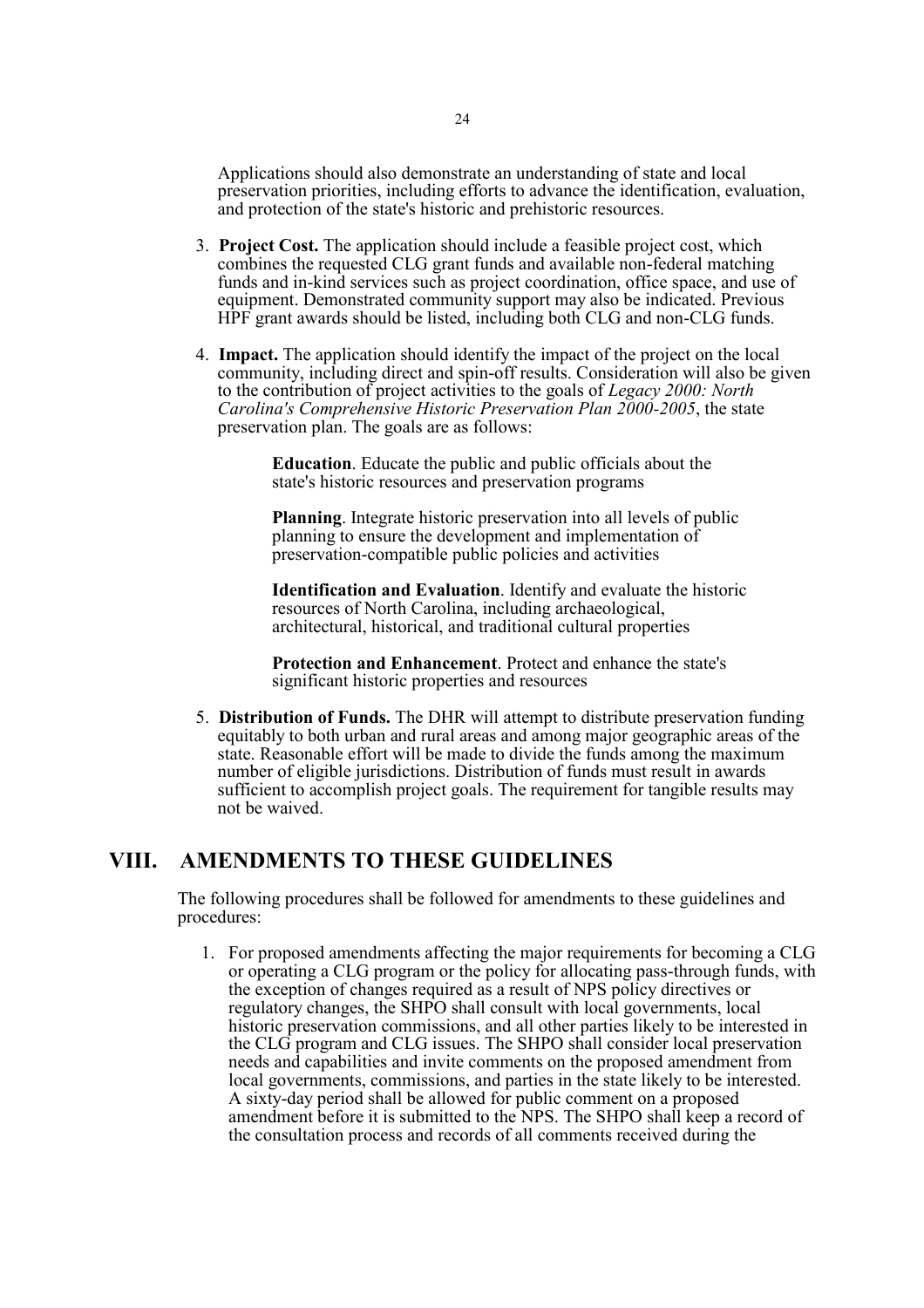commenting period and make them available to the NPS upon request. The SHPO will endeavor to respond to all suggestions that it does not adopt. The sole exception to these requirements is provided in Item 2, below.

- 2. For minor changes, technical corrections, and changes required by the NPS policy directives, a written notification from the SHPO to all CLGs shall be considered adequate.
- 3. The SHPO shall submit proposed amendments to the NPS for review, including comments received (if any) from CLGs. The NPS shall notify the SHPO of the result of its review within forty-five (45) working days of the receipt date of a sufficiently documented proposed amendment.
- 4. If the NPS approves the amendment(s), the SHPO shall notify all CLGs in writing and send amended certification agreements to the NPS, for each CLG affected by the amendment within 120 calendar days.

## **IX. CONTACTS FOR ADDITIONAL INFORMATION**

**Archaeology**: State Archaeologist, 919/807-6551

**Architectural Surveys**: Survey Coordinator, 919/807-6573

**CLG Program**: CLG Coordinator, 919/807-6580

**Eastern Office** (Greenville): 252/744-6730

**Grants**: Grants Administrator, 919/807-6583

**Nominations to the NRHP**: National Register Coordinator, 919/807-6587

**Restoration/Rehabilitation**: Restoration Branch, 919/807-6588

**Western Office** (Asheville): 828/274-6789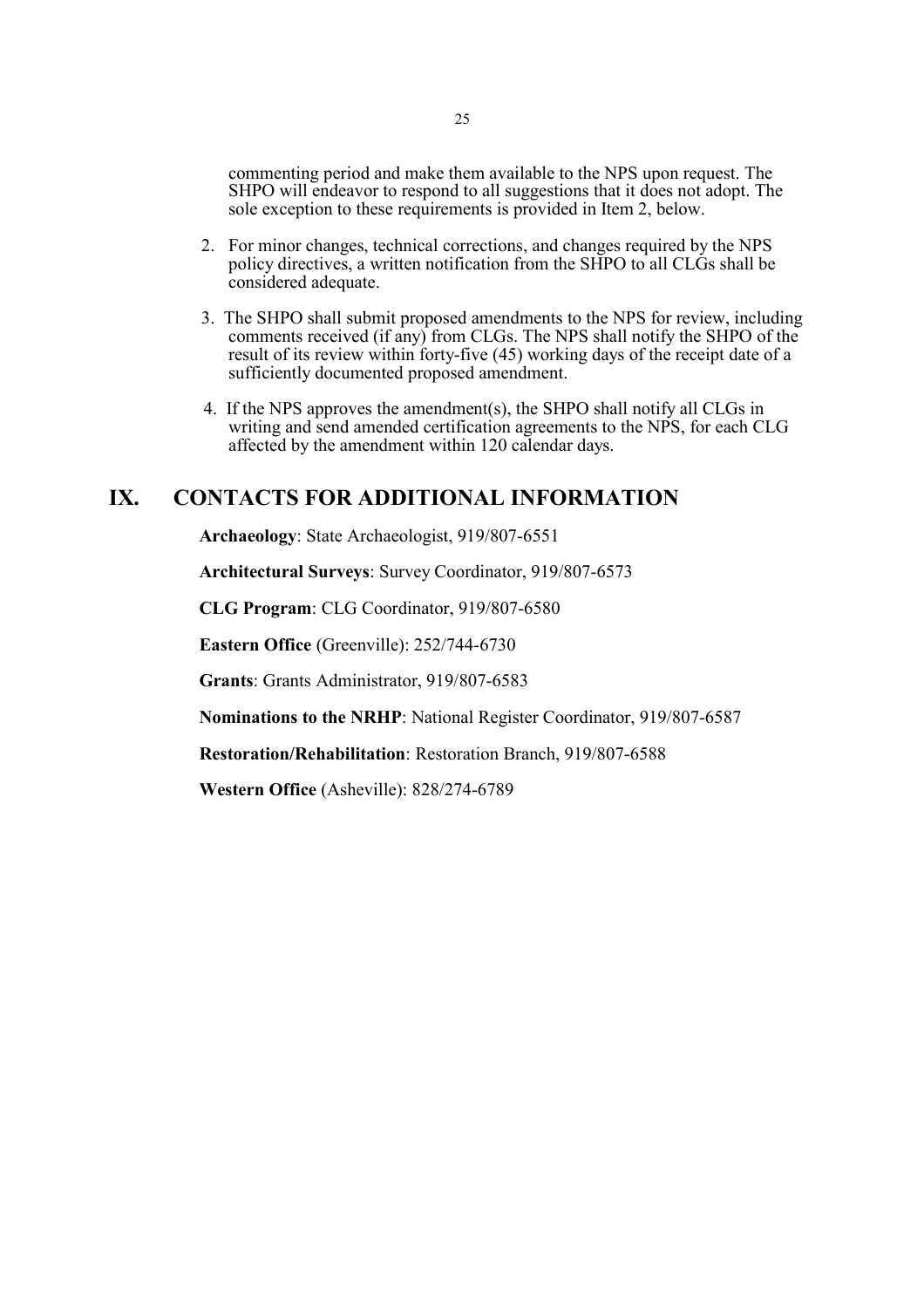## **APPENDIX A**

## **PROFESSIONAL QUALIFICATIONS STANDARDS**

These standards apply when the CLG commission is reviewing a property nominated to the National Register of Historic Places and offering an opinion as to its eligibility. When the discipline appropriate to the resource being nominated (for example, an archaeologist for an archaeological resource) is not represented in the commission membership, the commission is required to seek an opinion from an outside professional or to consult with the State Historic Preservation Office.

These standards also apply if the CLG wishes to petition to assume greater responsibility, in addition to its basic CLG role and duties, for functions normally performed by the State Historic Preservation Office, such as preparation of National Register nominations, environmental review pursuant to Section 106 of the National Historic Preservation Act of 1966, as amended, or review of Tax Act certification applications, in which case, the CLG staff must meet appropriate professional qualifications standards.

In the following definitions, a year of full-time professional experience need not consist of a continuous year of full-time work but may be made up of discontinuous periods of full-time or part-time work that together comprise the equivalent of a year of full-time experience.

**History**. The minimum professional qualifications in history are a graduate degree in history or closely related field; or a bachelor's degree in history or closely related field plus one of the following:

- (1) At least two years of full-time experience in research, writing, teaching, interpretation, or other demonstrable professional activity with an academic institution, historical organization or agency, museum, or other professional institution; or
- (2) Substantial contribution through research and publication to the body of scholarly knowledge in the field of history.

**Archaeology**. The minimum professional qualifications in archaeology are a graduate degree in archaeology, anthropology, or a closely related field plus:

- (1) At least one year of full-time professional experience or equivalent specialized training in archaeological research, administration, or management; and
- (2) At least four months of supervised field and analytic experience in general North American archaeology; and
- (3) Demonstrated ability to carry research to completion.

In addition to these minimum qualifications, a professional in prehistoric archaeology shall have at least one year of full-time professional experience at a supervisory level in the study of archaeological resources of the prehistoric period. A professional in historic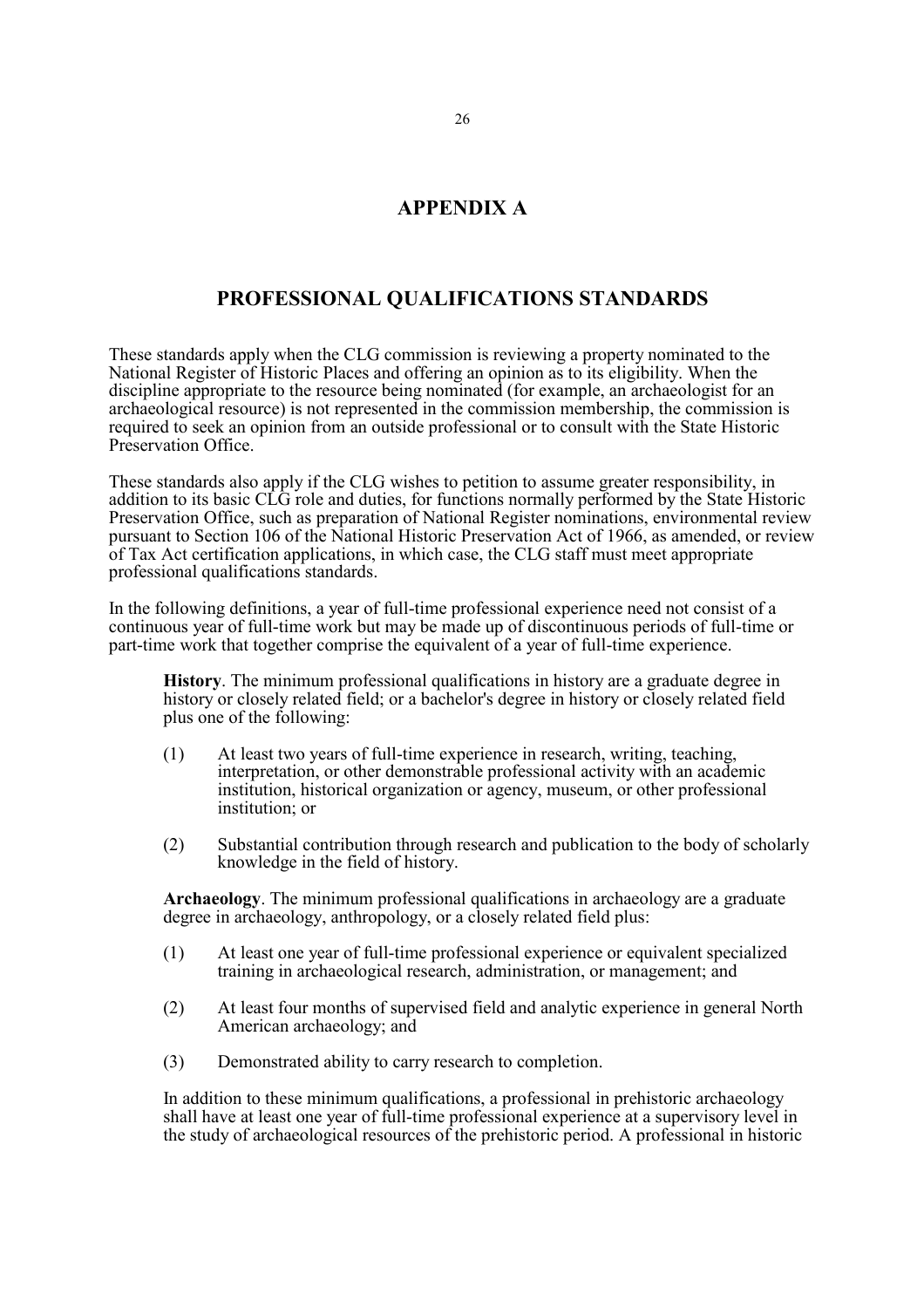archaeology shall have at least one year of full-time professional experience at a supervisory level in the study of archaeological resources of the historic period.

**Architectural History**. The minimum professional qualifications in architectural history are a graduate degree in architectural history, art history, historic preservation, or closely related field, with course work in American architectural history; or a bachelor's degree in architectural history, art history, historic preservation, or a closely related field plus one of the following:

- (1) At least two years of full-time experience in research, writing, or teaching in American architectural history or restoration architecture with an academic institution, historical organization or agency, museum, or other professional institution; or
- (2) Substantial contribution through research and publication to the body of scholarly knowledge in the field of American architectural history.

**Architecture**. The minimum professional qualifications in architecture are a professional degree in architecture plus at least two years of full-time professional experience in architecture or a state license to practice architecture.

**Historic Architecture**. The minimum professional qualifications in historic architecture are a professional degree in architecture or state license to practice architecture, plus one of the following:

- (1) At least one year of graduate study in architectural preservation, American architectural history, preservation planning, or a closely related field; or
- (2) At least one year of full-time professional experience on historic preservation projects.

Such graduate study or experience shall include detailed investigations of historic structures, preparation of historic structures research reports, and preparation of plans and specifications for preservation projects.